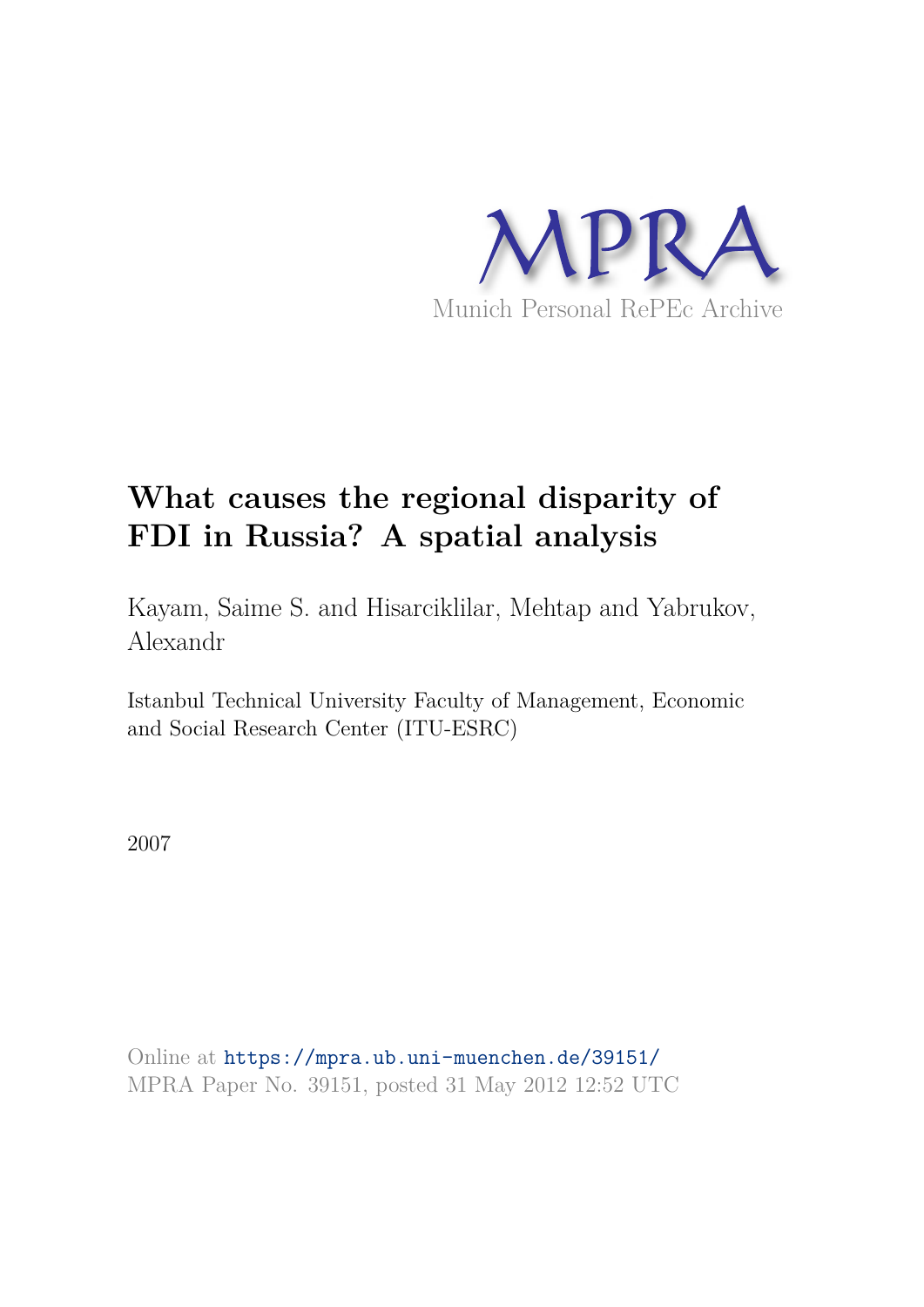# What causes the regional disparity of FDI in Russia?

*A spatial analysis*

Saime S. Kayam<sup>†∗</sup>, Mehtap Hisarciklilar<sup>†</sup> and Alexandr Yabrukov † *Istanbul Technical University, Faculty of Management, Istanbul, Turkey.*

### **Abstract**

We analyse the determinants of the regional disparity in attracting FDI in Russia using *additions to fixed capital investment by foreign firms* as the measure of FDI. The spatial distribution of FDI is attributed to regional and/or trans-regional factors. Region specific characteristics such as wage, education level, transportation as well as gross regional product, which accounts for market size, in host and alternative regions are considered to analyze the spatial interaction between regions employing spatial econometrics. We find that shocks to FDI levels in proximate regions have no effect on FDI inflows to hosts. However, FDI in a region depends on spatial market size and endowment of natural resources.

**JEL classifications:** F21, C31, R12 **Keywords:** FDI, regional disparity, spatial econometrics, Russia

<sup>∗</sup> Corresponding author: kayams@itu.edu.tr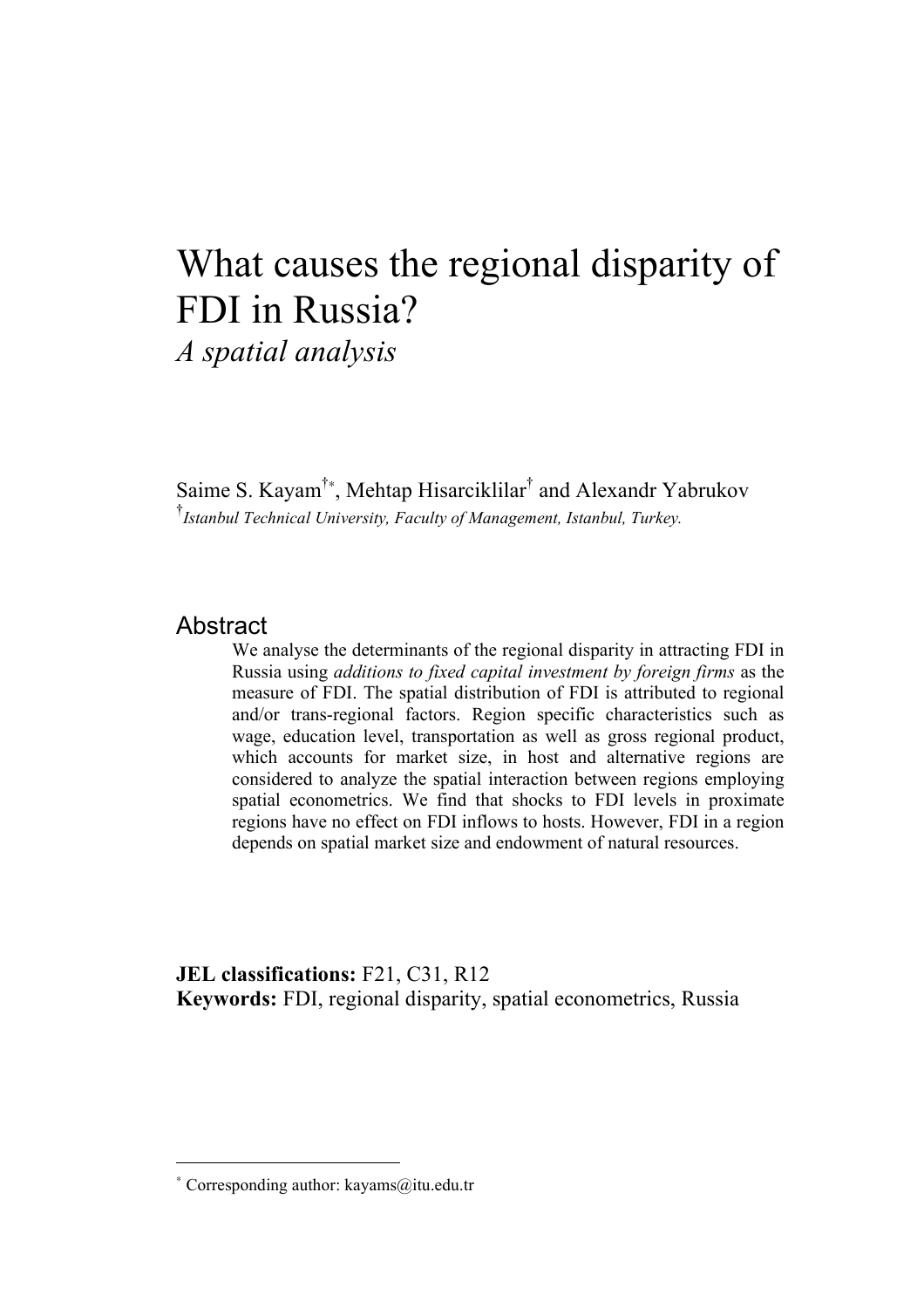#### **1. Introduction**

Russia, stretched across the Eurasian plains and mountains, is the largest country in the world. With its vast natural resources, large market and skilled labour force, it is the perfect location for foreign direct investments (FDI). However, these resources and other features of the Russian Federation are not evenly are not evenly distributed among the republics, *oblasts* and *krais<sup>1</sup>* . Therefore, we observe the agglomeration of multinational enterprises (MNEs) in some regions rather than others. There may be many different reasons for this unequal distribution of FDI among Russian regions. Regional characteristics could play a significant part in this diversity as well as the competition between regions for FDI. Hence, this paper is designed to investigate the causes of the regional disparity in attracting FDI.

Although it is the smallest of the G8 economies, Russian GDP is measured as 1.286 trillion dollars in 2007. However, in the transition from a planned centralized economy to a decentralized liberal system Russia had to undergo many reforms. Despite the fact that it has started far behind, Russia has increased FDI inflows from 2.02 billion dollars in 1995 to 9.42 billion dollars in 2004, with an approximate average of 1 million \$ increase per year. In the last couple of years, caused by the developments in the world economy, such as rising oil prices etc., FDI to Russia increased from \$14.6 billion in 2005 to \$45 billion in 2007. The total amount of FDI inward stock to Russian Federation has reached \$271.6 billion by the end of 2006.

 $\overline{a}$ <sup>1</sup> *Krai* is mostly translated as province or territory and *oblast* means region.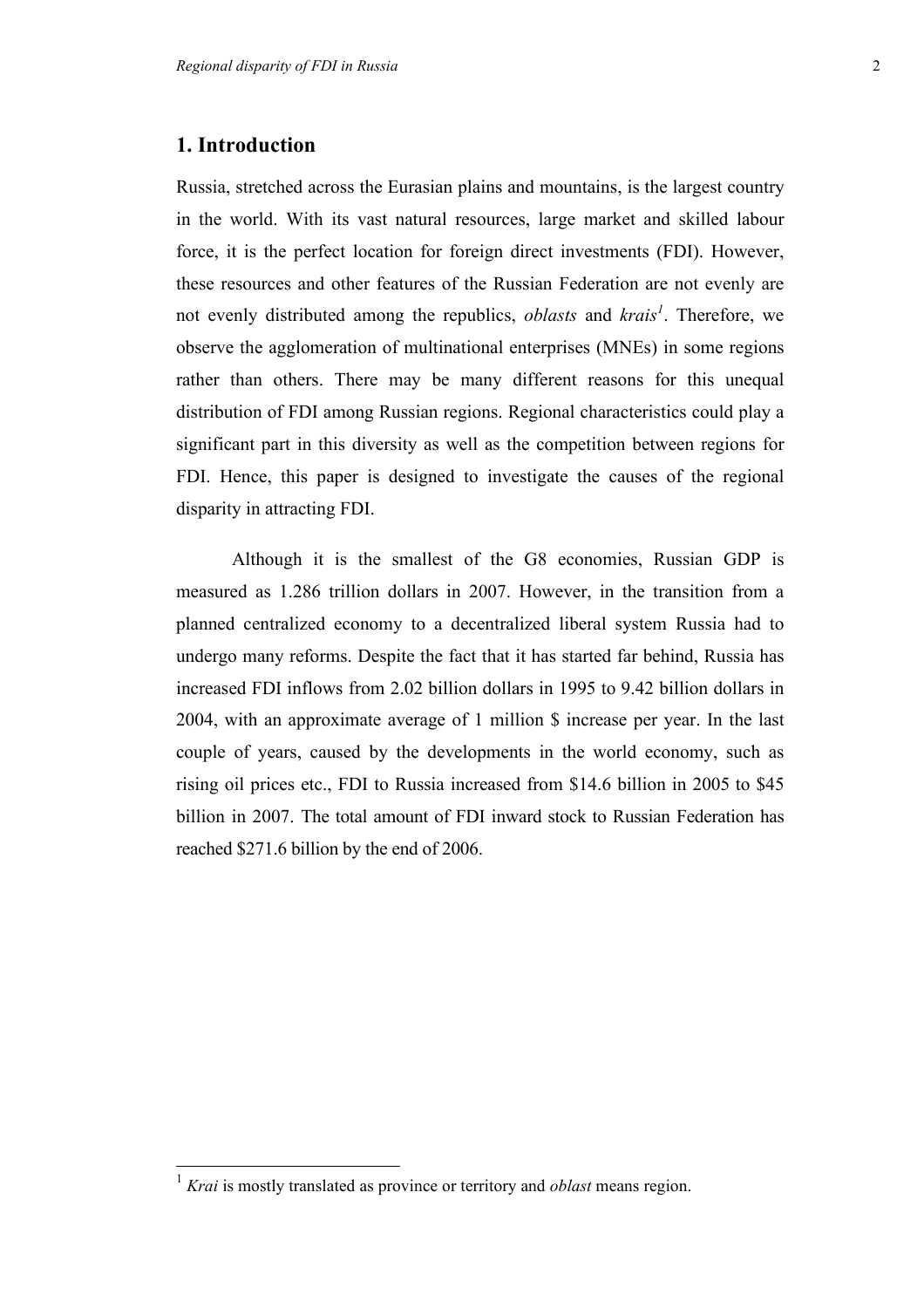| <b>Country of origin</b>  | <b>\$ Millions</b> | $\frac{0}{0}$ |
|---------------------------|--------------------|---------------|
| Total investments in 2006 | 55109              | 100.0         |
| Cyprus                    | 9851               | 17.9          |
| United Kingdom            | 7022               | 12.7          |
| Netherlands               | 6595               | 12.0          |
| Luxembourg                | 5908               | 10.7          |
| Germany                   | 5002               | 9.1           |
| France                    | 3039               | 5.5           |
| Virginian Islands (UK)    | 2054               | 3.7           |
| Switzerland               | 2047               | 3.7           |
| <b>USA</b>                | 1640               | 3.0           |
| Kazakhstan                | 1116               | 20            |

Table 1. Total Foreign Investments (direct, portfolio and other)

Source: Russian Federation Federal State Statistics Service www.gks.ru

Table 1 shows the origins of all types of foreign (direct and portfolio) investments in 2006. Cyprus emerges as the lead investor not only in total foreign investments but also in total FDI stock, constituting approx. 30% of FDI inward stock followed by USA, Germany and the UK. Virgin Islands account for approx 3.2% and the Bahamas make up 1.5% of total FDI (Goskomstat, 2005). However, FDI inflows from Cyprus, Virgin Islands and the Bahamas are considered as the return of FDI outflow from Russia at the beginning of the liberalization period (Bradshaw, 1997; Fabry and Zeghni, 2002). According to the OECD (2004), in the early 1990s, outward FDI from Russia has gone mostly to Cyprus, Virgin Islands, and the Bahamas, followed by the Netherlands, Austria, the UK and the USA. As Bradshaw (1997) mentions, if a country emerges as a leading investor it does not necessarily mean that the citizens of that country are actually investing in Russia.

So what could be the reason for MNEs investing in Russia? MNEs are assumed to have two main motivations for investing in foreign countries, i.e. market-seeking and cost-reducing. The first is referred to as horizontal FDI, where the foreign firms invest in the host country to have easier access to domestic or proximate markets, the first is defined as purely horizontal and the latter as export-platform FDI by Blonigen et al. (2007). The second motivation is called vertical FDI, where the firms invest to use cheaper inputs that the host country offers. Blonigen et al. (2007) and Baltagi et al. (2007) add a complex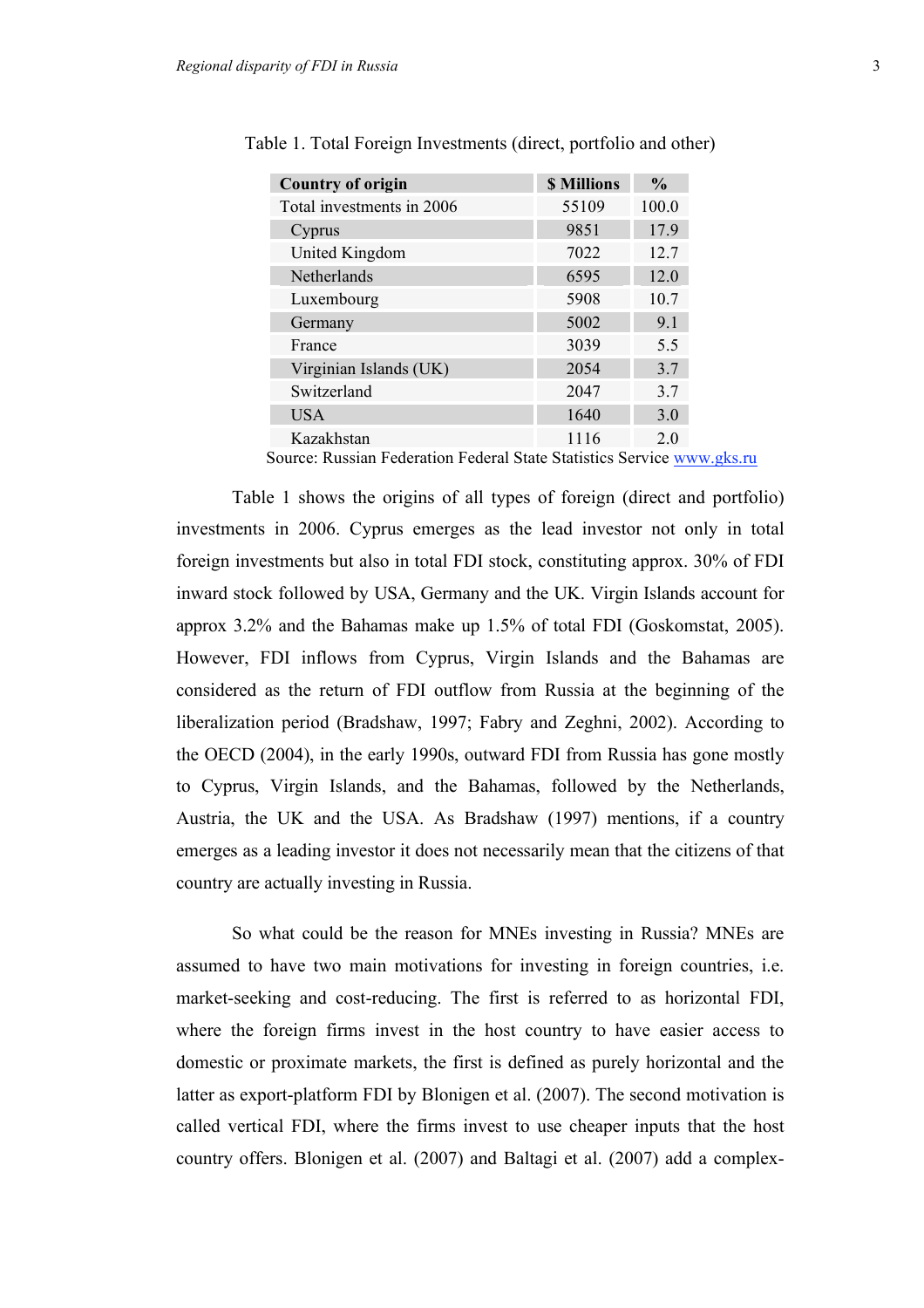vertical FDI type with which the MNEs separate the production activities and locate in different places<sup>2</sup>. In Russia, we should add resource seeking as another motivation since this country has large reserves of energy generating resources<sup>3</sup>.

FDI is usually seen as a substitute for domestic investment by developing countries and therefore sought after to induce economic growth. In a similar fashion, the Russian Federation enacted some reforms to attract FDI and thereby increase GDP overcoming the shortage of domestic capital. These reforms and regulations varied between regions and republics. Unfortunately, preferential treatment of foreign investors, by district governments, through special FDI laws and regulations, such as production-sharing agreements  $(PSA)^4$  and free economic zones (FEZ), have not improved the FDI performance of less developed regions. The efforts failed and the Russian Federation did not fulfil the expectations in terms of FDI inflows that are proportional to its size and to its endowment of human capital and natural resources (Fabry and Zeghni, 2002). Iwasaki and Suganuma (2005) attribute this poor performance to the degradation of the FEZs and to the arduous preconditions asked from foreign investors to be suitable for PSAs.

| Table 2. Foreign Direct Investment Stock in Russia, 2006      |       |
|---------------------------------------------------------------|-------|
| Total FDI (%)                                                 | 100.0 |
| Mining and quarrying of energy producing materials            | 22.9  |
| Manufacture of basic metals and fabricated metal<br>products  | 15.5  |
| Real estate, renting and business activities                  | 13.1  |
| Financial intermediation                                      | 8.1   |
| Wholesale trade; repair of motor vehicles; household<br>goods | 6.6   |
| Manufacture of food products, beverages, tobacco              | 6.1   |
| Manufacture of coke and refined petroleum                     | 6.1   |
| Transport and communication                                   | 6.1   |

Source: Russian Federation Federal State Statistics Service www.gks.ru

<sup>&</sup>lt;sup>2</sup> See Blonigen (2005) for a survey of the empirical literature on FDI determinants.

 $3$  Blonigen et al. (2007) mention resource-seeking FDI as part of vertical-complex type.

<sup>&</sup>lt;sup>4</sup> These agreements provide the investor with a special taxation system to ensure longterm, high-risk, high-cost investments to be made. The investors are supposed to pay its tax royalty as a share of production. These agreements have been usually awarded for exploration and production of various minerals and natural resources such as oil.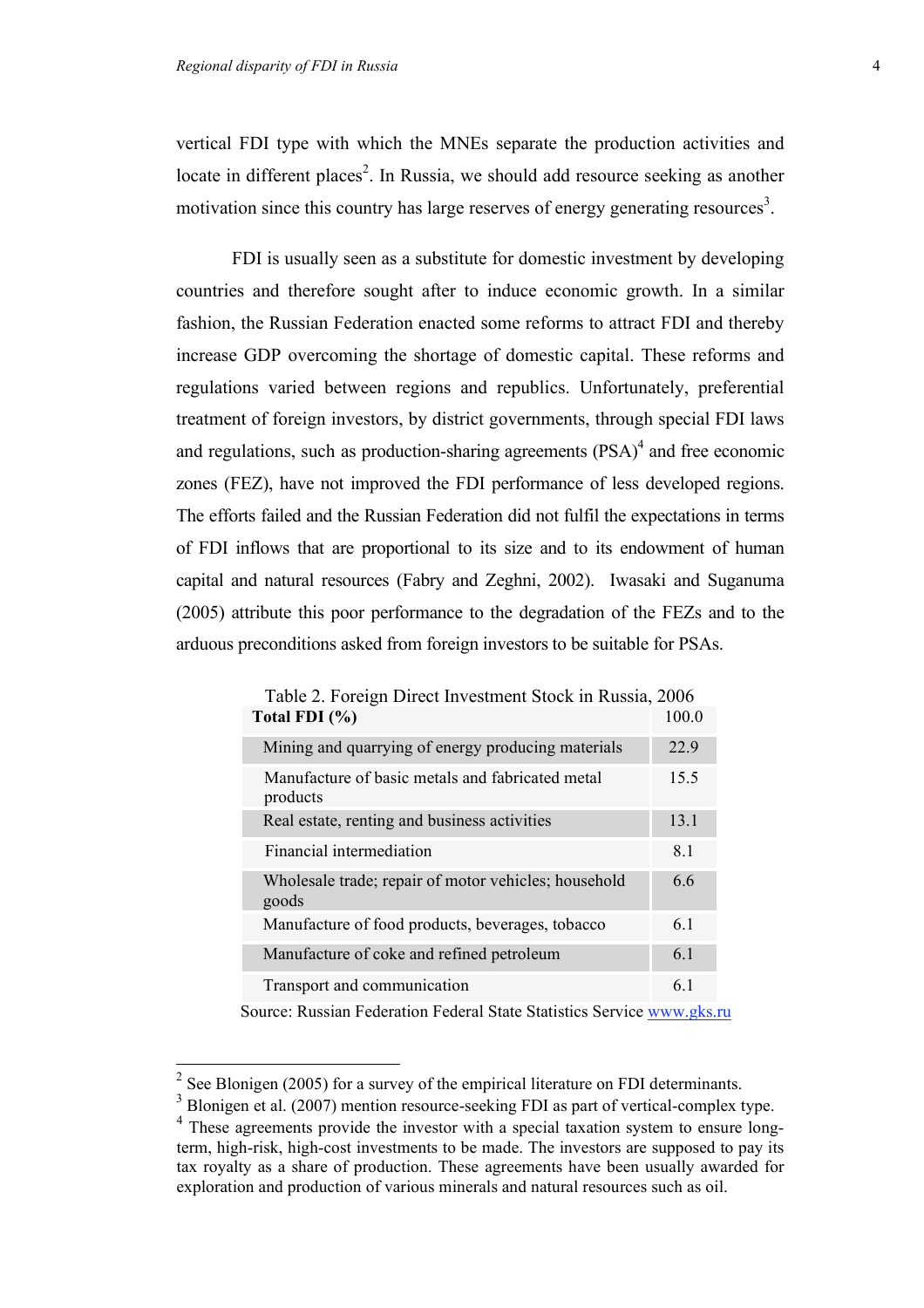The allocation of FDI across sectors is a good indicator of the distribution across Russian regions. Table 2 shows that the FDI inward stock by the end of 2006 has gone mostly to final goods and energy sectors. Among these sectors, oil extraction constitutes 19.9%, iron and steel 7.5%, other metals 7.9%, machinery 3.9% and chemicals 2.2% of FDI inward stock. These figures help to explain why the Sahalinskaya Oblast –being the centre of oil and natural gas extraction- has attracted 29.6% of total FDI. The high share of the trade and food industry (32% in total) evidences that the multinational investors view Russia as a large market rather than a production centre. Hence, they invest in regions with a large and active market, e.g. in Moscow city, which on its own attracted 36.5% of total FDI inflows in 2003. In contrast, the Moskovskaya Oblast<sup>5</sup>, which is the industrial region around Moscow, obtained only 10.4%<sup>6</sup> and the second largest city in the Russian Federation, Saint Petersburg could attract only 2.1% of total inflows in the same year. In other words, only some of the 89 regions that form the 7 federal states in Russian Federation can benefit from the externalities generated by FDI because of agglomeration of MNEs. In the mid-transition period of Russia (1995–97), Brock (2005) observes that FDI has provided externalities and induced growth for the local economies by changing the business culture as well as introducing best practices<sup>7</sup>. Relatively developed regions, which have attracted the major part of FDI, became the motor of the whole economy in Russia. Obviously, the uneven distribution of investment across regions leads to uneven development, posing a treat for political and economic stability.

Hence, in this paper we investigate the reasons of regional disparity in FDI inflows to Russian regions in the 1995-2003 periods accounting for the region specific characteristics in both the host and alternative regions, and the spatial interaction between them. The rest of the paper is designed as follows: section 2 gives a brief literature review and introduces the idea of location. Spatial econometrics methodology and the data are explained in section 3  $\overline{a}$ 

 $<sup>5</sup>$  The region administered by the city council.</sup>

 $<sup>6</sup>$  Moscow city and the surrounding region are treated separately.</sup>

 $7$  According to Yudaeva and Kozlov (2000) as the share of foreigners grow in a company, the firm becomes more productive and as the foreign share increases in an industry, productivity of the medium-sized firms increases. FDI is observed to force local firms to reorganize and restructure their activities.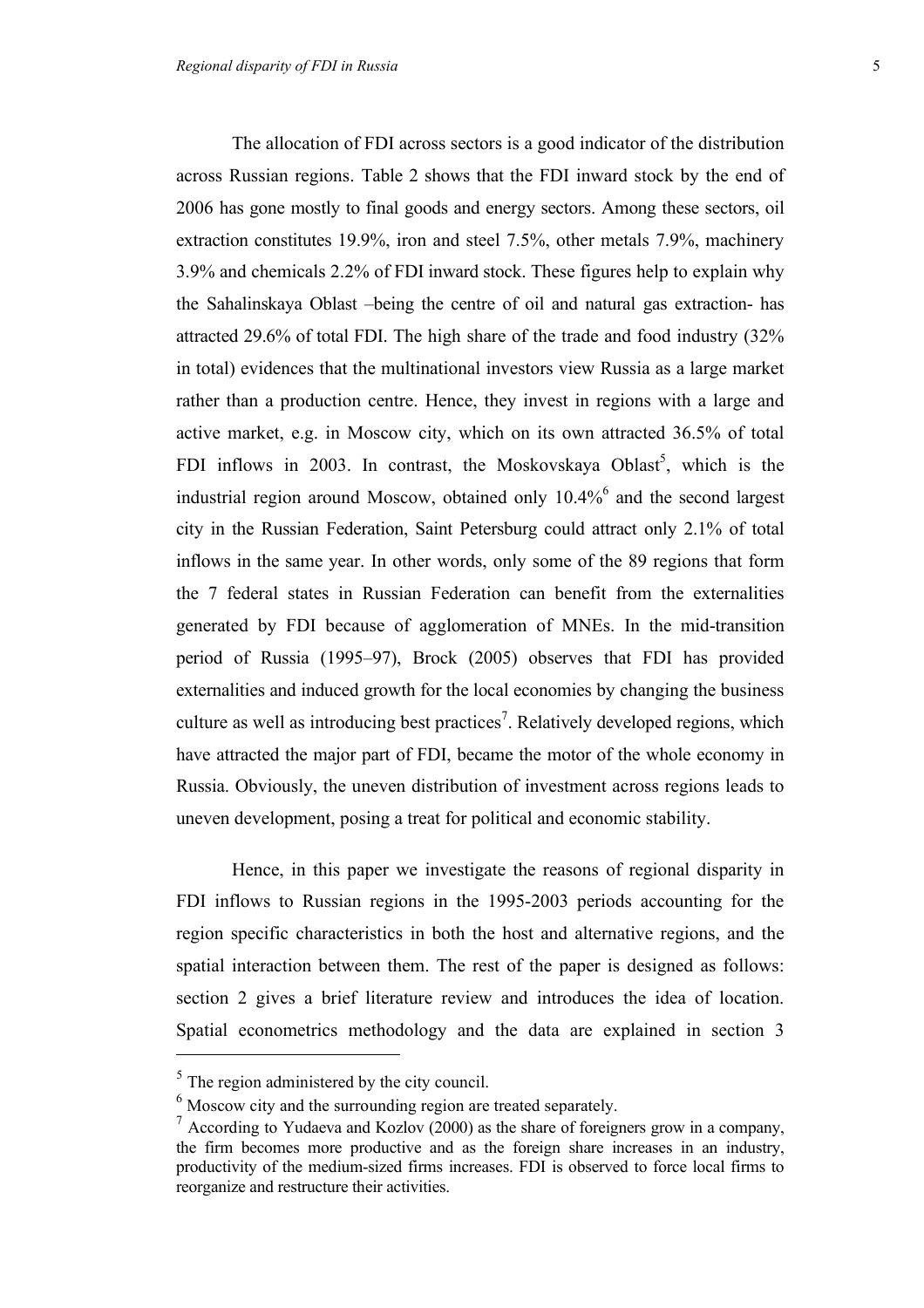followed by the results of empirical analysis. Finally, section 5 concludes with some suggestions on how to interpret estimation coefficients and some policy recommendations.

#### **2. Literature**

Economic geography and regional development literatures are the main sources of studies on the determinants of regional economic activity. Causes and consequences of regional FDI have been examined more in the recent years following the upsurge in FDI flows around the world in the late 1990s. We concentrate on the literature that addresses interdependence between host destinations using a distinct model, i.e. spatial models.

There are three main strands of literature that address the interaction issue based on gravity models, market potential models and spatial models. The gravity models, which contain specifications similar to Newton's law of gravitational pull, assume that bilateral trade varies together with incomes and inversely with the distance between two economies. In these models, the volume of trade is expected to increase with market size whereas the transportation costs would increase with the distance hence decreasing trade between countries (see Tinbergen, 1962; Pöyhönen, 1963 and Linneman, 1966). Following the success of gravity models in explaining international trade, patterns and determinants of FDI flows in different sets of countries have been examined with these models as well (see Brenton et al., 1999; Buch et al., 2003; Carstensen and Farid, 2004; Ciéslik and Ryan, 2004).

Analogously, market potential models have been used in analysing geographic concentration of economic activity at inter- and intra-national levels (such as Hanson, 2005). These models originate from the seminal paper of Harris (1954) which introduces the *potential index* to measure the accessibility of markets for firms located in a region. Krugman (1992), following Harris, uses the market potential index that is defined as the weighted sum of purchasing powers of all regions where weights depend inversely on distance, to examine agglomeration of firms based on the hypothesis that *firms prefer to locate where the markets are*. Besides its application to economic geography literature,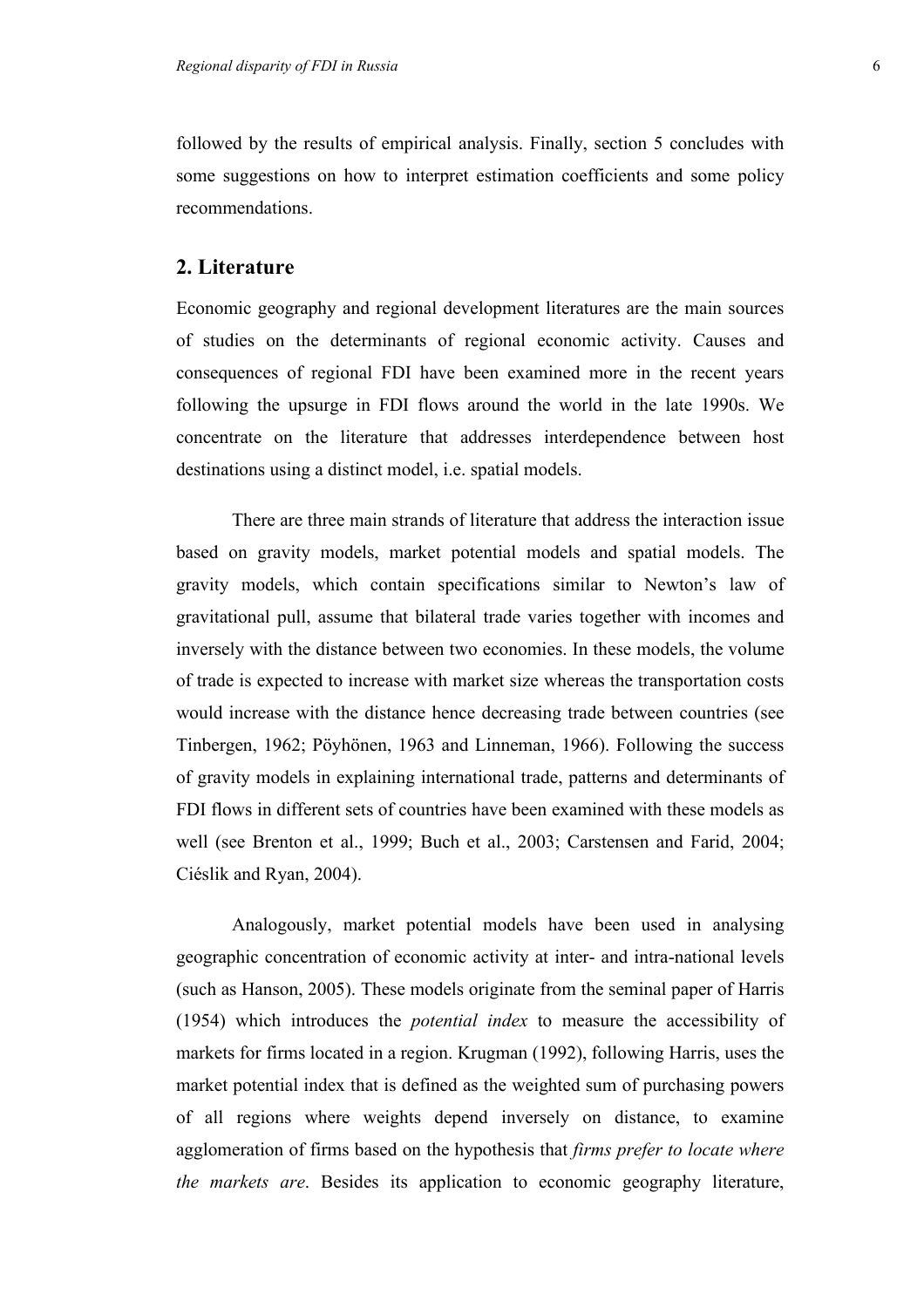$\overline{a}$ 

Altomonte (2002), Head and Mayer (2004), Ciéslik and Ryan (2004) and Carstensen and Toubal (2004) have adopted the market potential idea to investigate the determinants of  $FDI<sup>8</sup>$ . Analysing the location choice of  $FDI$  firms in various countries, Altomonte (2002) and Head and Mayer (2004)<sup>9</sup> find that the power of a country/region to attract FDI comes from the surrounding countries, i.e. demand matters. Complementary to that finding, Cieslik and Ryan (2004) -comparing the explanatory powers of the gravity and potential modelsobserve that the economic potential model can explain inflow of Japanese FDI to CEECs better than the gravity equation because it also considers the desire to serve proximate markets by the multinationals. On the other hand, Carstensen and Toubal (2004) find that market access can explain FDI motivation only partially as they analyze the FDI inflows to the CEE region by incorporating interregional distances.

A number of papers, which concentrate on the determinants of FDI, use spatial econometrics models to explain the main factors affect the location choice of MNEs. Some of these studies focus on the regions in a country while others examine an economic region such as the EU or a geographic region such as the Central and Eastern European Countries (CEEC). Coughlin and Segev (2000), who look at the geographic distribution of FDI within China, find that a shock to FDI in one province has a positive effect on FDI in a nearby province $10$ . In addition to the size of a province's economy and the infrastructure variables labour supply characteristics are found to be significant. Baltagi et al. (2007), analysing the third country effects on US outward FDI in different industries to various host countries find evidence for spatial correlation in independent

<sup>8</sup> Head and Mayer (2004) looks at determinants of agglomeration for foreign firms whereas Cieslik and Ryan (2004) at the choice of host country for FDI.

<sup>9</sup> Head and Mayer (2004) estimate a location choice model for affiliates of Japanese firms established in 57 regions of 9 countries during the period 1984–1995, which presume that the FDI firms first decide on the nation then on the region, where region choices are nested within nation choices. These 9 countries in their model are: Belgium, France, Germany, Ireland, Italy, the Netherlands, Spain, Portugal and the United Kingdom.

<sup>&</sup>lt;sup>10</sup> There are many other studies on the regional distribution of FDI in China, such as Wei et al. (1999), Broadman and Sun (1997), Shapiro et al. (2007) but these employ other methods.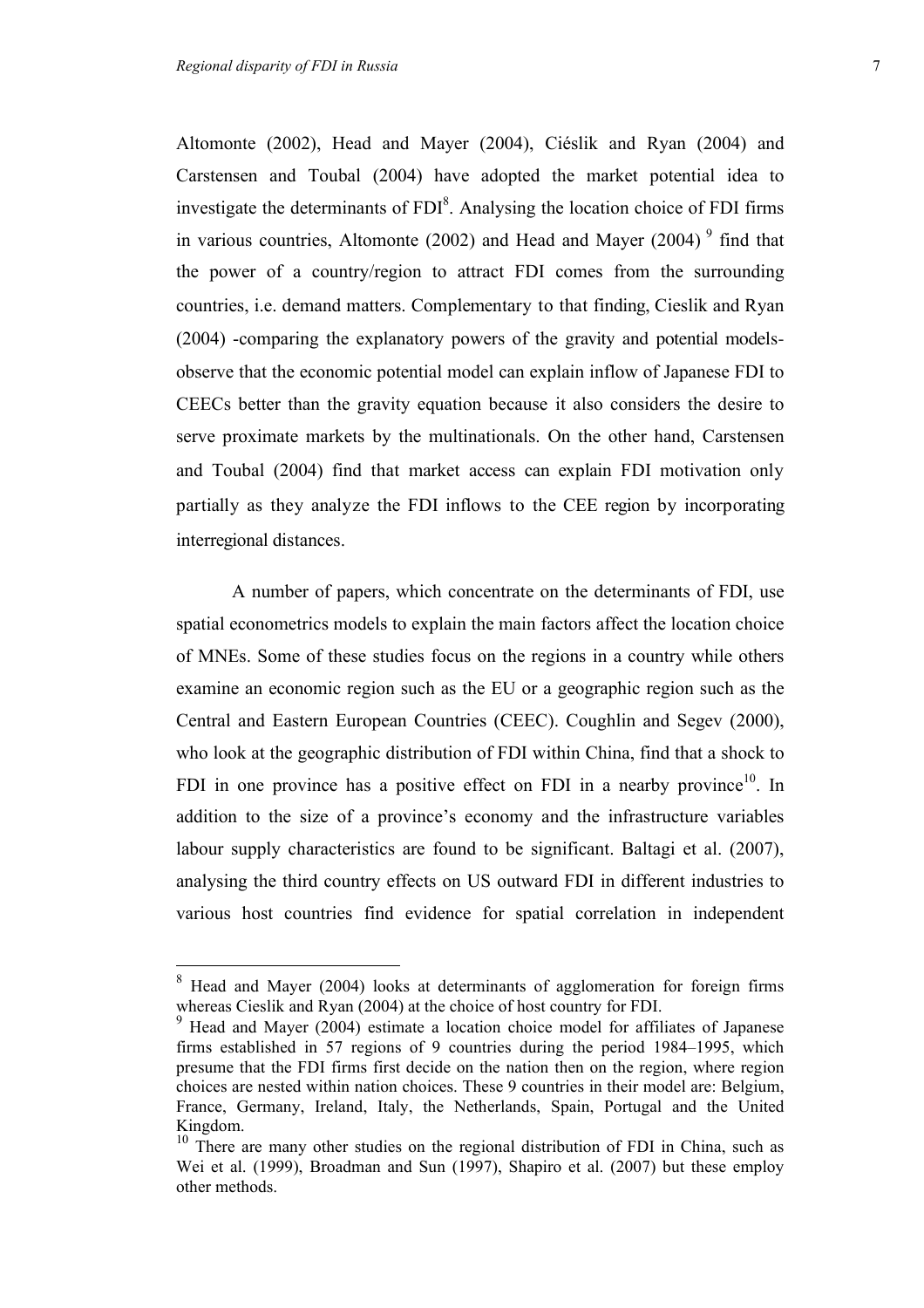variables and error terms, emphasizing complex vertical  $FDI<sup>11</sup>$ . Emphasizing that FDI into a particular host country is not independent of FDI into alternative host countries, Blonigen et al. (2007) estimate a model, which differentiates between types of US based FDI (horizontal, export-platform, vertical or verticalspecialization) to OECD countries. They find a significant interdependence between the FDI a host country receives and the FDI inflows to its neighbours, supporting Baltagi et al. (2007).

There are quite a number of studies on regional FDI in Russia -for its total FDI inward stock is actually the sum of the FDI attracted by the regions and as noted by Brock (2005) FDI has played an important role in regional development. Broadman and Recanatini (2001) use market size, climate, education level and local investments to explain the regional FDI and total FDI in Russia, for the period between 1995 and 1999. Cost of labour, transportation infrastructure and investment rating score of the 'Expert Magazine' are the other explanatory variables and they have significant impact on FDI. In addition to these traditional explanatory variables, Iwasaki and Suganuma (2005) emphasize the importance of the stance of local government to attract FDI in the form of FEZs or PSAs when examining the regional distribution of FDI in the regions of Russian Federation  $12,13$ .

In all these and many other studies on Russia, regions are evaluated with respect to host characteristics, however, there is interdependence between regions –especially neighbours- in terms of economic activity. Therefore, the potential of neighbouring regions for FDI and their characteristics should also be taken into consideration while investigating the determinants of regional FDI. Only, Ledyaeva (2007) adopts the spatial economics approach and includes the

 $11$  Baltagi et al. (2007) classifies FDI as horizontal, vertical, export-platform and complex vertical.

 $12 \text{ In a study that evaluate the perception of European investors, Ahrend (2000) has}$ come up with a list of factors, which are considered important by the directors of 50 firms engaged in income generating activities in Russia. The survey points at 4 factors that have always been cited at the top in all regions. These are the host country market size, presence of domestic and foreign investments, necessity of local partnership to set up a business and private-ownership of factors of production.

<sup>&</sup>lt;sup>13</sup> Some of the more traditional variables are the presence of natural resources, market size, social and economic development level, and climate of the region.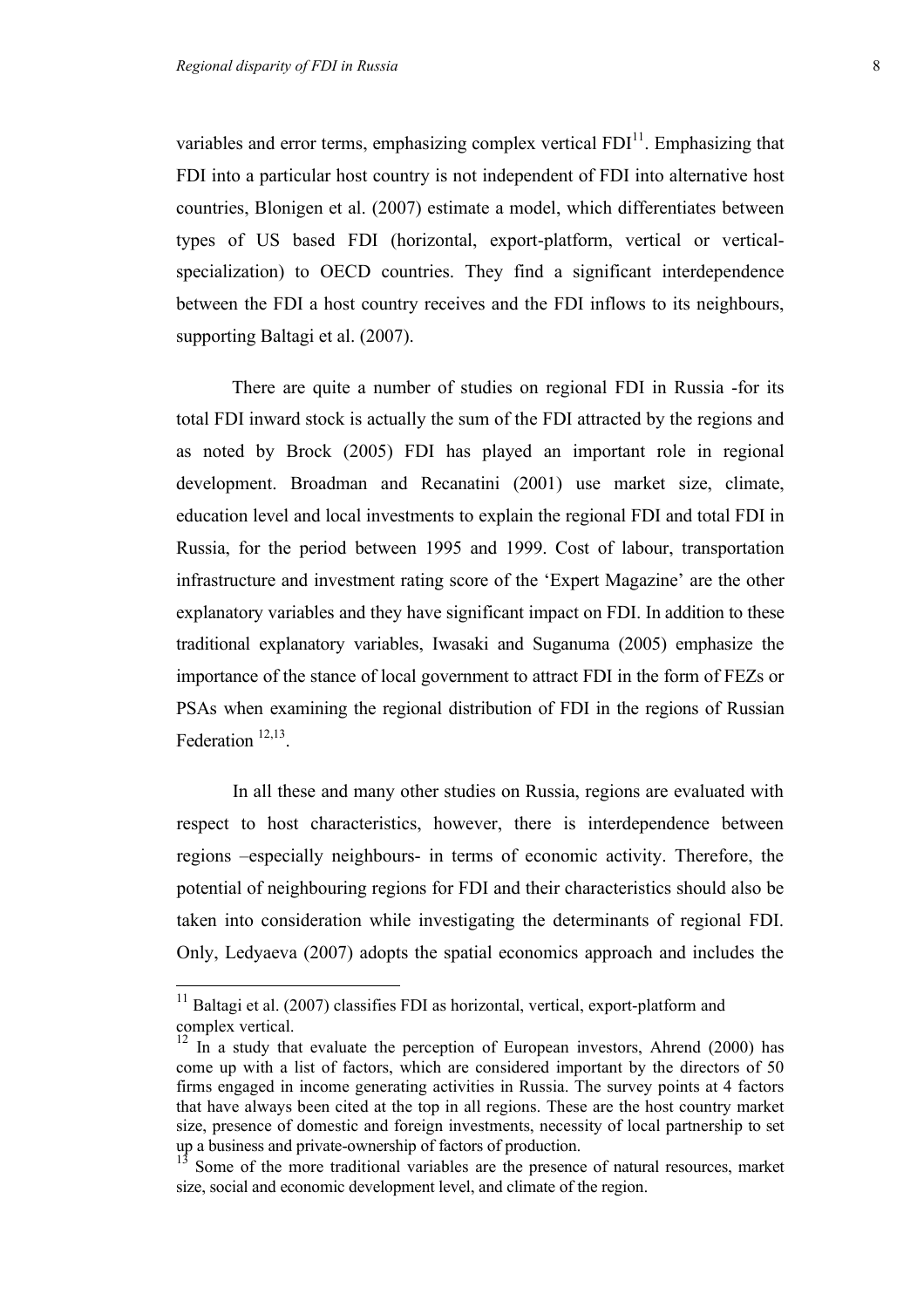market size of other regions into the analysis on distribution of FDI in Russia<sup>14</sup>. For all that, she excludes region specific characteristics and ignores their impact on FDI distribution. Obviously, when there are no borders to cross or economic barriers to overcome, the neighbouring or close by regions have some interaction with each other. Including this interaction into the models increases the explanatory power of any analysis of regional FDI.

The contribution of this paper is two fold. First of all, we use the additions to fixed capital investment by foreign firms as the indicator of FDI rather than the amount of inflows only<sup>15</sup>. This variable includes reinvested profits by foreign firms as FDI. Secondly, we analyse how the target region is affected by FDI flowing into other regions and by the socio-economic characteristics of the regions in Russia. Accordingly, we use a spatial model that we develop for these purposes with both time and cross-section dimensions<sup>16</sup>.

#### **3. Methodology and Data**

 $\overline{a}$ 

The dependency of economic activity in a region or country on the size of economic activity and other variables of its proximate regions can be best modeled using spatial econometrics, which have become a widely used technique to analyze such a relationship. The essence lies in including the interdependence between alternative hosts or proximate regions into the estimation model with specifically defined weights<sup>17</sup>. The weights are used to position all alternative regions with respect to each other as elements of a symmetric matrix that includes all the regions in rows and in columns, i.e. the weighting matrix (*W*). In spatial econometrics analysis, the choice of *W* structure determines the way interaction

<sup>&</sup>lt;sup>14</sup> She estimates the model for three different periods, i.e. 1996-1998, 1999-2002 and 2003-2005. The variables indicate three-year averages in each period.

<sup>&</sup>lt;sup>15</sup> Statistical data sometimes include portfolio investment and business loans as well as direct investment in the foreign investment item. Portfolio investment indicates that although the foreigners have some shares in the firm they have no control over its operations. FDI, on the other hand, means that foreign investors have some control in the company. The benchmark share is defined as 25% in Australia, 20% in France, 10% in Russia, USA, Germany and Sweden. UK and Japan do not have such a figure.

<sup>&</sup>lt;sup>16</sup> Ledyaeva (2007) actually estimates 3 separate cross-sectional models.

 $17$  The details of this approach can be found in various works of Anselin (1999) and LeSage (1998, 1999).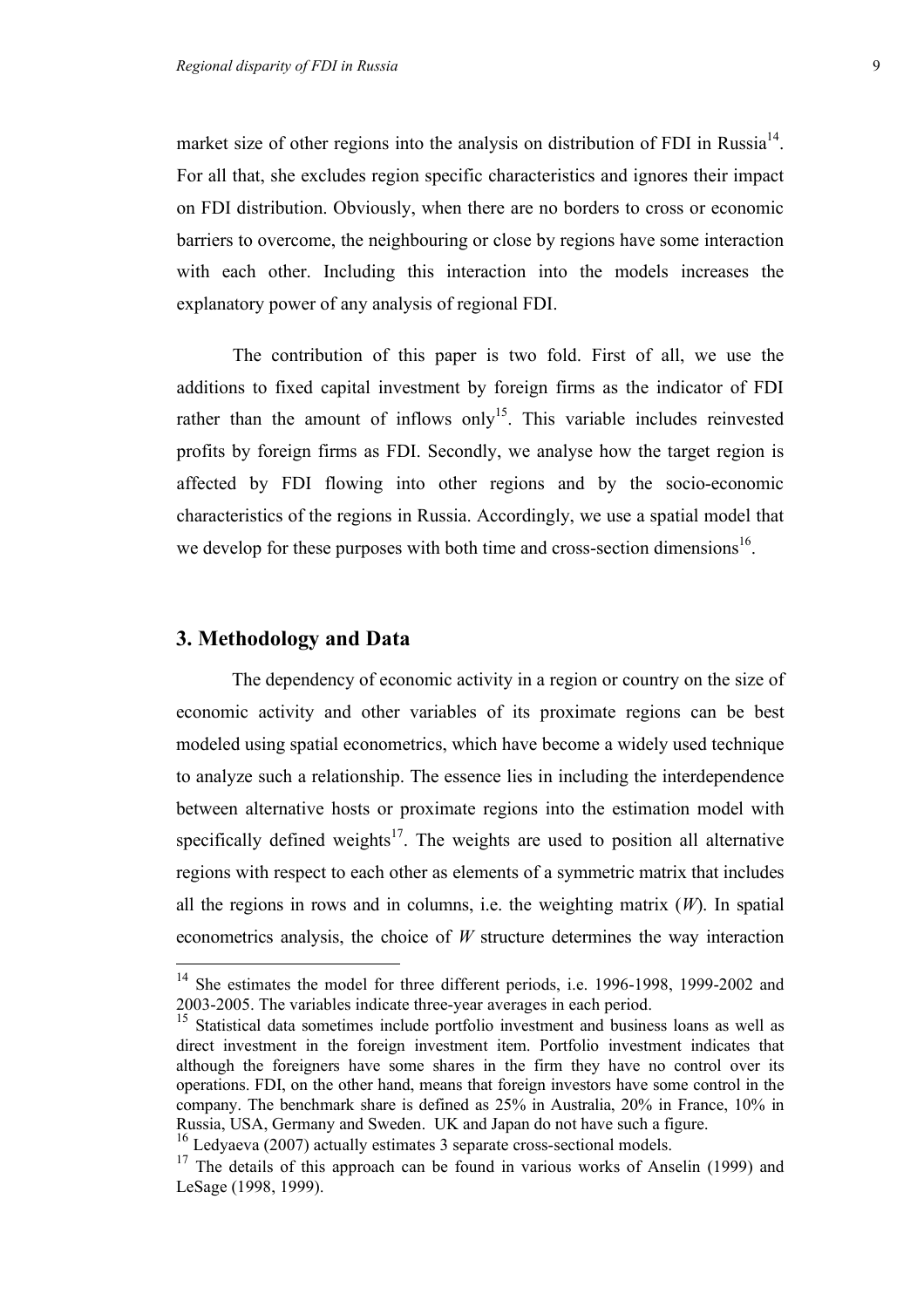between two regions is defined. There are a number of alternatives available in terms of defining *W*. First, it is possible to allocate 1 to the neighbors and 0 to all non-neighbor regions, i.e. addressing only neighborhood effects (see Coughlin and Segev, 2000). This type of weighting matrix assumes interaction among only bordering regions causing a bias in favor of neighbors. In order not to exclude proximate regions, which may have more interaction than some neighbors, from the evaluation of FDI determinants, we do not use this structure. Second method constructs the weighting matrix by defining an impact frontier and ignoring the changes further away. The regions within this frontier would be weighted according to the distance from the target region and the sums of columns and rows would still be one (see Blonigen et al., 2007). However, this structure excludes all the far away regions or causes islands to be formed in the Russian case. Additionally, there is no consensus on how to determine the impact frontier. Therefore, in this study we prefer to use the third method and take the distance between district centers to weight the regional features as in many previous studies (Baltagi et al., 2007) and as suggested by Anselin (1999). As a result, we consider all the regions without causing any islands to be formed. The weighting matrix we choose helps us explain FDI with respect to geographic proximity of all feasible (suitable) alternatives.

As for the models, in this study, we use four different specifications to test spatial interaction of a region with others in Russia and employ maximum likelihood estimation techniques<sup>18</sup>. Table 3 gives a summary of the model structures used.

 $18$  In estimations we make use of LeSage (2006).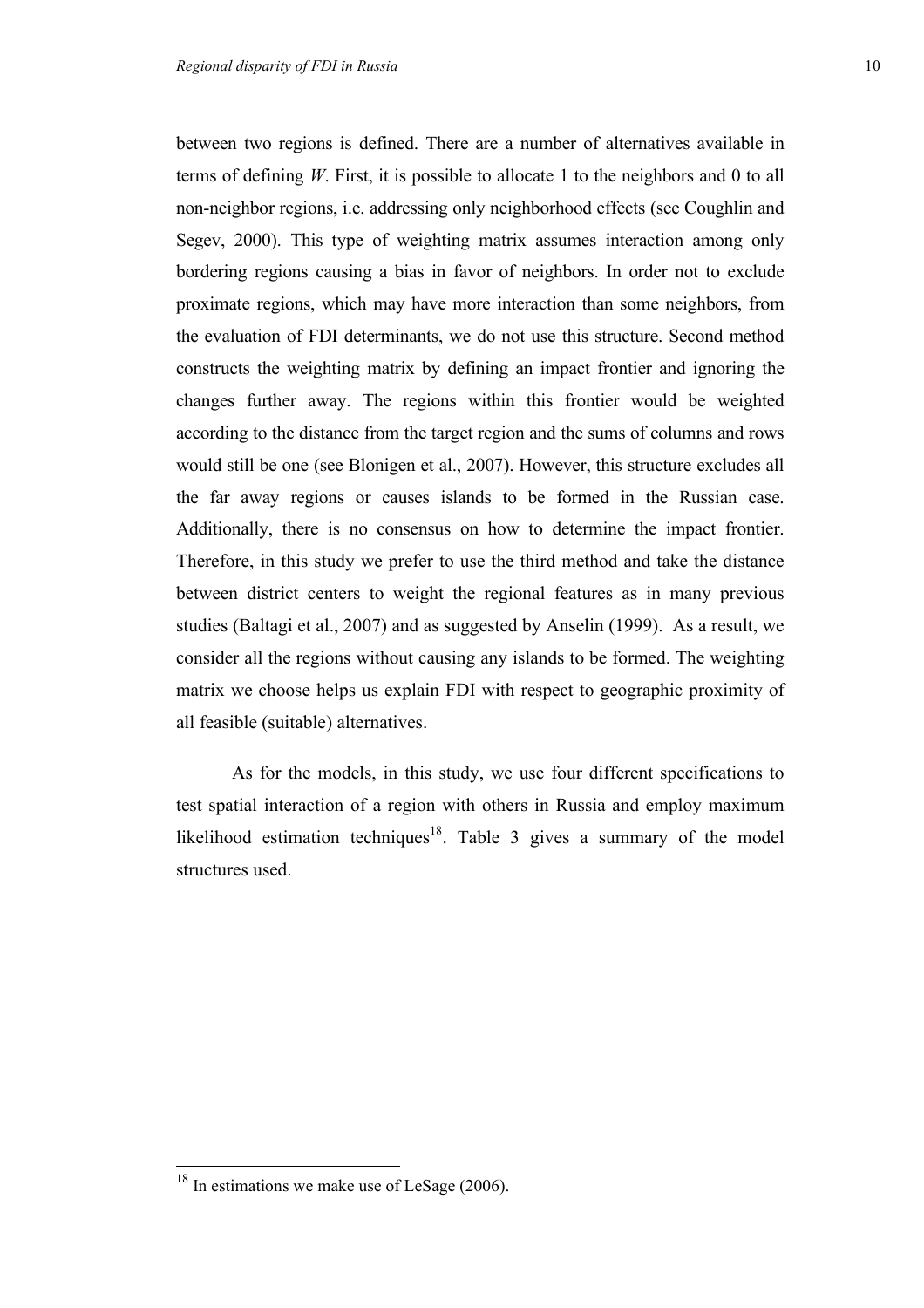| <b>Model</b> | <b>Structure</b>                                                                                                                     |
|--------------|--------------------------------------------------------------------------------------------------------------------------------------|
| SAR          | $y_{it} = \rho \sum_{i=1} W y_{it} + X_{it} \beta + \varepsilon_{it}$                                                                |
| <b>SEM</b>   | $y_{ii} = X_{ii} \beta + \varepsilon_{ii}, \ \varepsilon_{ii} = \lambda \sum_{i=1} W \varepsilon_{ii} + u_{ii}$                      |
| <b>DSAR</b>  | $y_{ii} = \rho \sum_{i=1} W y_{ii} + X_{ii} \beta_1 + \rho \sum_{i=1} W X_{ii} \beta_2 + \varepsilon_{ii}$                           |
| <b>GSEM</b>  | $y_{ii} = X_{ii} \beta_1 + W X_{ii} \beta_2 + \varepsilon_{ii}, \ \varepsilon_{ii} = \lambda \sum_{i=1} W \varepsilon_{ii} + u_{ii}$ |
|              | dependent variable<br>$\mathcal V$                                                                                                   |
| Variables    | spatially weighted dependent variable<br>$W_V$                                                                                       |
| and          | $\boldsymbol{X}$<br>regional explanatory variables                                                                                   |
| parameters   | WX<br>spatially weighted explanatory variables                                                                                       |
|              | spatial dependence parameter<br>$\rho$                                                                                               |

Table 3. Summary of model structures used in estimations

First model is the spatial auto regression (SAR) model. These models establish a direct relationship between the FDI a region gets and FDI received by other regions. As Blonigen et al. (2007) point out these models exhibit whether the location choice of a multinational company was singling out a host (substitution) among many or whether it was complementary, i.e. due to agglomeration. Additionally, the strength of spatial dependence is indicated by the spatial dependence parameter,  $(\rho)$ . All the terms are given in matrix form. Here,  $y$  is the dependent variable,  $Wy$  the spatially weighted dependent variable,  $X$ shows the regional independent variables matrix, *β* indicates the coefficients of region's explanatory variables and *ε* is the error term. This specification allows us to observe whether the foreign direct investments in a region at a given time period have been affected from FDI into other regions or not.

Second one is the spatial error model (SEM). SEM models have spatially correlated error terms or spatial autocorrelation. These models impose a specific structure to the unobserved determinants of FDI, which in traditional models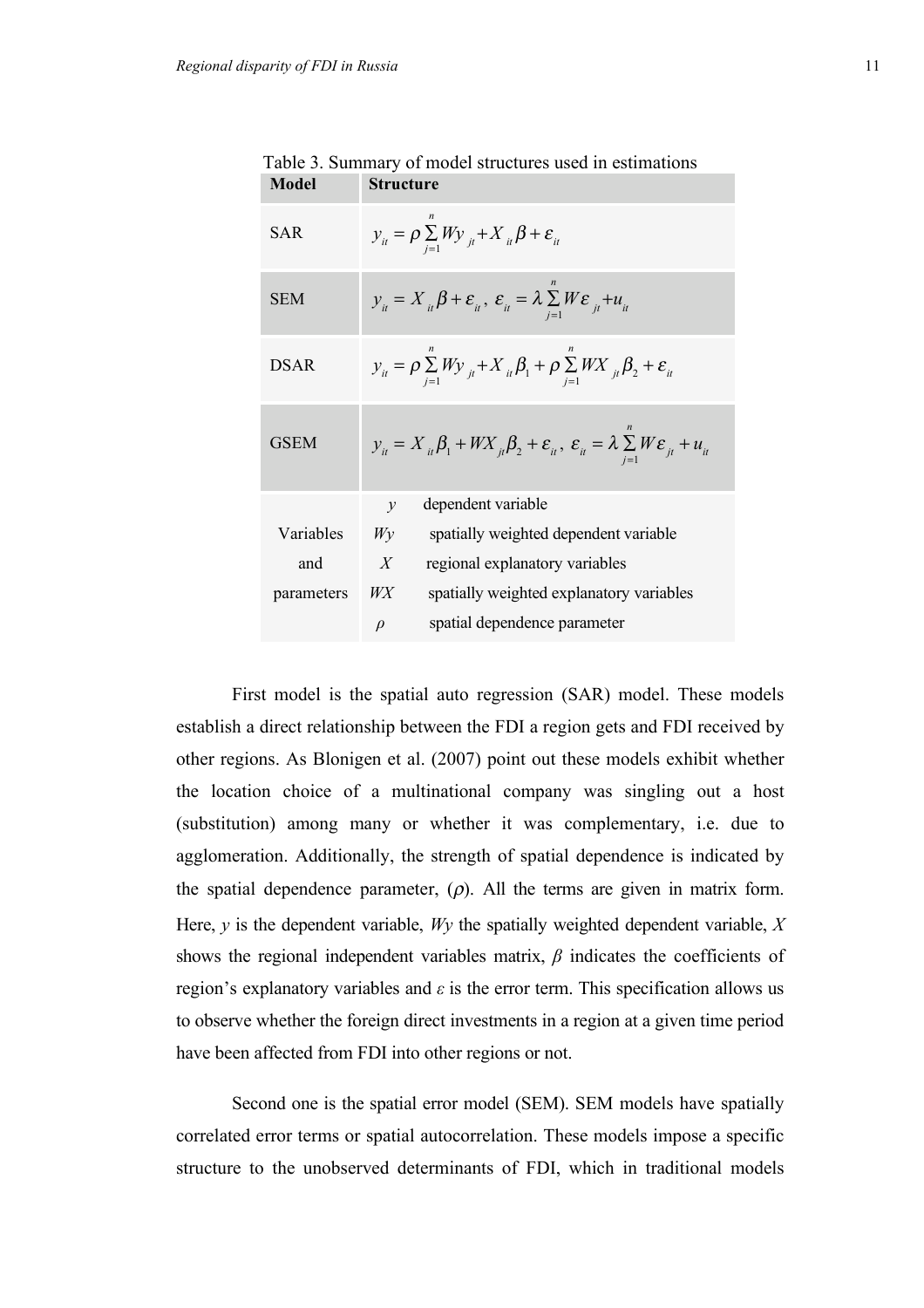would be captured by the error term (Blonigen et al., 2007). In this model the error term is different from the SAR specification. Here, we have a spatially autocorrelated error term,  $\varepsilon$ .  $\lambda$  is the coefficient of weighting matrix and *u* is the standard error term. With this structure, we expect to see whether FDI to a region is affected from FDI shocks in other regions.

The other two models are actually extensions of the two most extensively used structures expalined above. Third one, called *Durbin-spatial autoregression* (DSAR) model, extends the SAR model by including the spatially weighted explanatory variables, *WX*, and by incorporating the features of other regions in determining the regional FDI. We can observe how FDI to other regions and region-specific characteristics (own and other) affect to the host region FDI inflows. Whereas the fourth, i.e. *general spatial error model* (GSEM), only adds the spatially weighted dependent variables matrix to the right hand side of the SEM model, following Baltagi et al. (2007).

Blonigen et al. (2007) in analyzing the US outward FDI estimate a spatial autoregression (SAR) model. Coughlin and Segev (2000) and Baltagi et al. (2007) both estimate a SEM. The former applies maximum likelihood whereas the latter uses GMM estimator while investigating the presence of spatial effects<sup>19</sup>. Ledyaeva (2007) using cross-section estimations for only three periods, compares the cross-sectional and pooled OLS models with the SAR model to analyse the FDI strategy in different periods, i.e. pre-crisis, recovery and postcrisis periods.

#### *Data*

 $\overline{a}$ 

Data used in this study is obtained from the official publication of Goskomstat<sup>20</sup> called "Russian Regions, Social and Economic Indicators" for 2004 and 2005. The Russian Federation has 89 administrative regions of which 21 are republics, 6 krais, 49 states, 10 autonomous regions, 1 autonomous state and 2 federal

Baltagi et al. (2007) estimate two models, i.e. one without any spatial dependence (fixed/random effects model) and one, which considers both spatially weighted dependent variables and a spatial correlated error term (GSEM) to compare.

<sup>&</sup>lt;sup>20</sup> Statistics Department of the Russian Federation.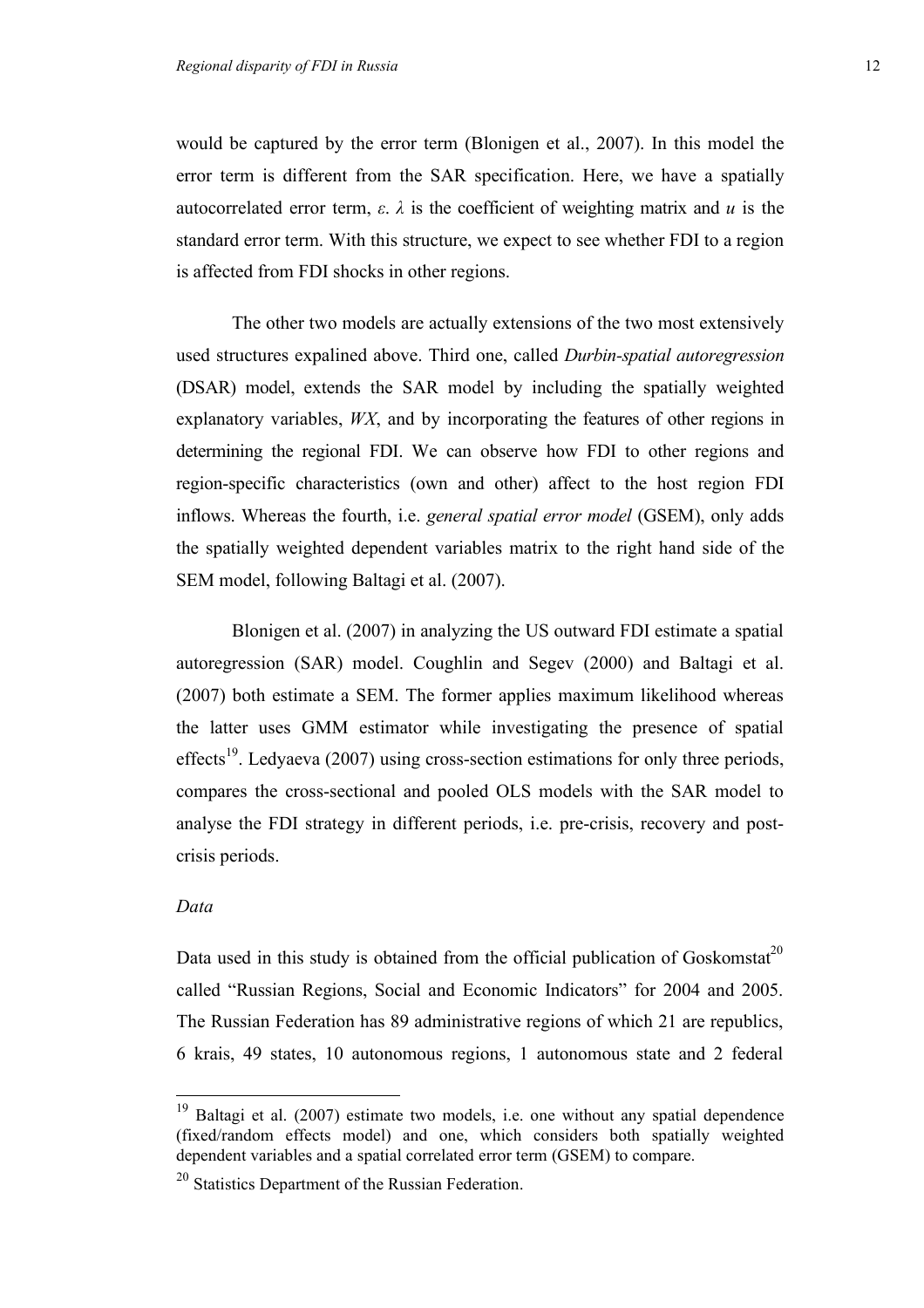cities, i.e. Moscow and St. Petersburg. Some data for autonomous regions are collected as part of their associated states therefore we choose to do the same for all variables. Five regions have no data for foreign investments and 10 have some gaps in the data. Therefore, our dataset covers 64 regions for the 1995-2003 period. All the data are obtained in Ruble as currency. Therefore, all monetary variables had to be converted to real dollar values.

FDI data usually covers only the initial investment made by foreigners however firms usually reinvest part of their profits in the years after establishment. Therefore, they continue to contribute to the capital stock of the economy. Hence, *additions to fixed capital stock by foreign firms*, as the dependent variable, is a better measure for our purposes. We have 576 observations for 64 regions, of these, 18 have zero as the value of additions. These have been included as 0.001 into the dataset<sup>21</sup>. As far as the regional distribution of FDI goes, Russian Federation experiences a high polarization. Cumulatively Moscow City and St. Petersburg City, together with Krasnodar territory, Tyumen region, Moscow region, Tatarstan republic, and Sakhalin region have received the most FDI. Moscow City and St. Petersburg City are the largest cities in Russia and they have federal entity status whereas Moscow oblast is where the industry in Moscow is located. The other four regions have important petroleum and natural gas reserves. They are also the most attractive regions on a yearly basis. Most of the figures for the dependent variable range between zero and 20 million dollars but taking the logarithm of FDI variable ensures we have a normal distribution (see Figure  $1)^{22}$ .

 $21$  Since the natural logarithms are taken in the estimations, we actually do not cause a change in the data set apart from manipulating it so that we do not omit the regions with no FDI at a given period.

 $^{22}$  Also, Blonigen et al. (2007) suggest a log-linear form to get well-behaved residuals.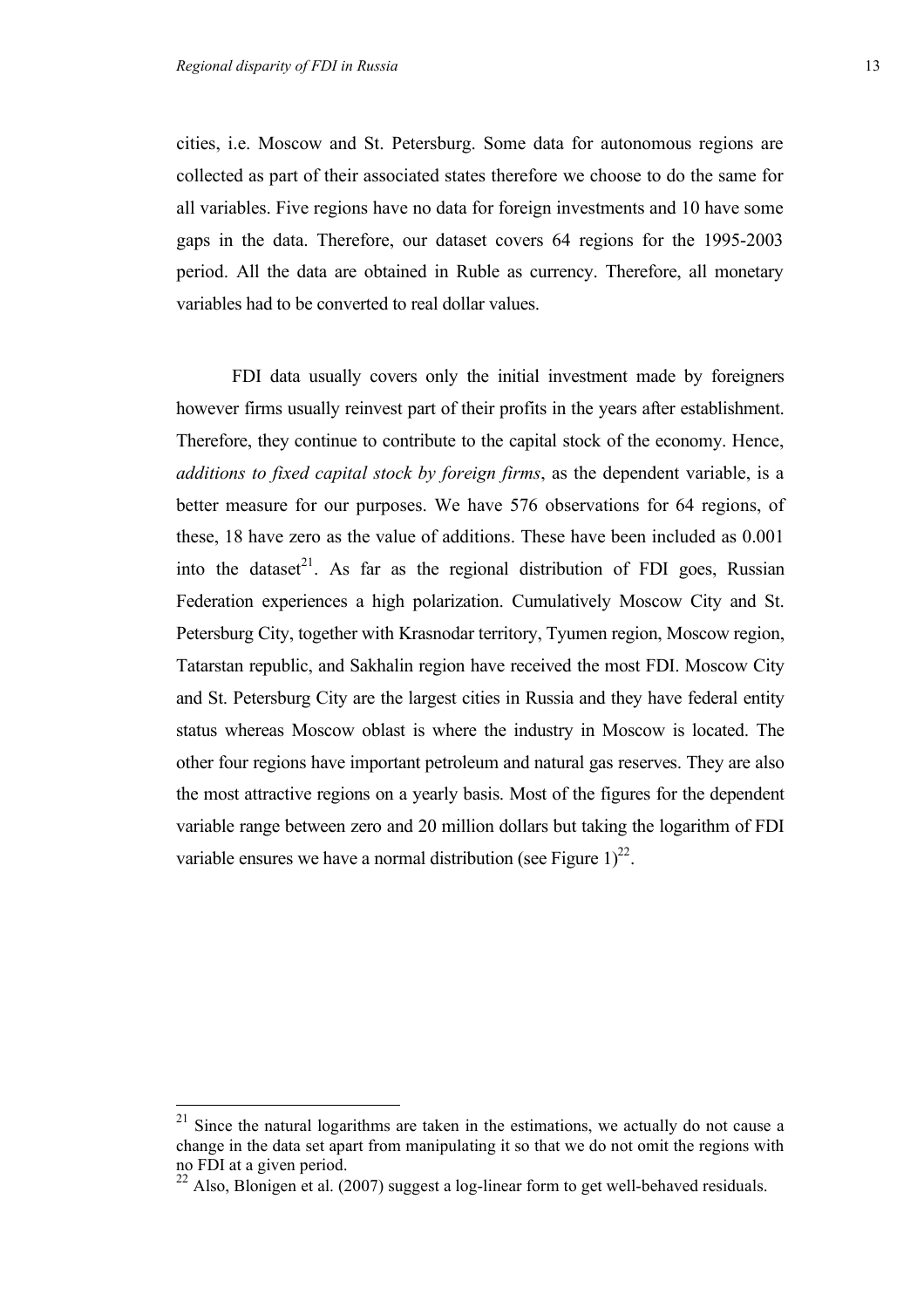

**Figure 1. Descriptive statistics for the dependent variable in logs**

*Gross regional product* (GRP) is used to capture the size of the economic activity in each region<sup>23</sup> and account for the market FDI firm is going to supply. An increase in GRP is evaluated as the enlargement of the market and is supposed to have a positive impact on FDI. Therefore, we expect the GRP variable to have a positive sign in the estimations. Iwasaki and Suganuma (2005) and Ledyaeva (2007) apply principle component analysis to determine the market size variable using GRP, total population and population density, however in order to prevent loss of information caused by the principle component analysis, we prefer to use the GRP as it is.

In order to carry the regional differences in the labour market to our estimations we employ three variables. UNEMP shows the *observed unemployment rate* and is expected to capture availability of workers. Human capital is measured as the skill level of the labour force by EDU variable, which consists of the *number of vocational and higher education graduates*. As the skill level increases we claim that the region will attract more FDI therefore the sign of EDU variable is expected to be positive<sup>24</sup>. Iwasaki and Suganuma (2005) take the university enrolment rate as part of the first principle component of urbanization variable. Coughlin and Segev (1999) use illiteracy rate is as a proxy of labour supply characteristics. Broadman and Recanatini (2001) include education level as their explanatory

 $23$  We could have used GRP per capita to reflect final demand and industry output to capture intermediate demand but these variables are closely correlated therefore we opted for the GRP variable on its own.

<sup>24</sup> Since the literacy rate is quite consistent across regions we preferred not to use it. We use the logarithmic form of this variable.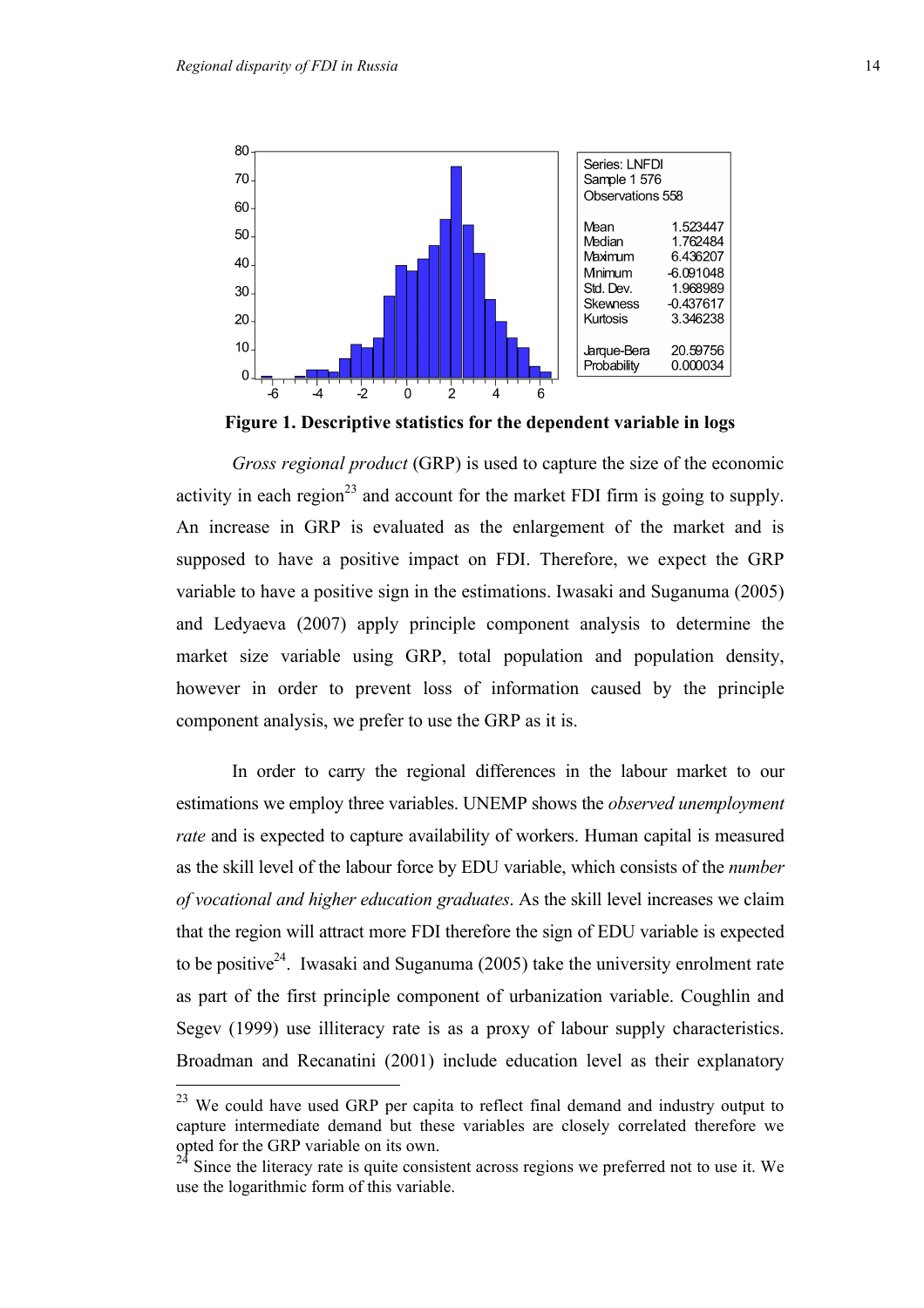variables but neither, Iwasaki and Suganuma (2005), nor Ledyaeva (2007) account for education as a proxy of skill level, explicitly. WAGE, which shows the *average regional wage rate*, is included to reflect the labour compensation as a cost variable (again log version is used). While, Broadman and Recanatini (2001) directly include the cost of labour, Coughlin and Segev (1999) use average productivity adjusted nominal wage and overall labour productivity in each province to test for the effects of labour cost on FDI inflows.

*Regional transportation cost index* (TRANS) shows the cost of transportation within a region. We assume that high regional transportation costs may, *ceteris paribus*, deter foreigners from investing to that region so the expected sign of TRANS variable is negative. In order to reflect the infrastructure of the region we use the number of telephones per 1000 persons (TEL) as another independent variable. Iwasaki and Suganuma (2005) use kilometres of paved roads per person, kilometres of railway per  $1000 \text{ km}^2$  and number of telephone units per 1000 people as the elements of the second component of urbanization. Similarly, Coughlin and Segev (1999) also incorporate infrastructure variables such as total length of paved roads per area and total number of staff and workers in airway transportation in each province. Broadman and Recanatini (2001) also include transportation infrastructure in their estimations.

Since extraction of energy producing materials draws a high percentage of FDI inflows to the Russian Federation, we include a dummy variable, which takes 1 if there is some sort of natural gas or petroleum in the region and 0 if not, to incorporate the *presence of natural resources*. RESOURS variable is expected to have a positive parameter sign<sup>25</sup>. This or a similar variable to account for the differences in endowments between regions is widely used in the literature. Iwasaki and Suganuma (2005) use potential rating of natural resources by region as the resource variable. As expected this variable is highly significant in their estimations.

 $25$  Apart from these variables we used domestic investments, profitability, railway and road density as alternative explanatory variable however they were not significant.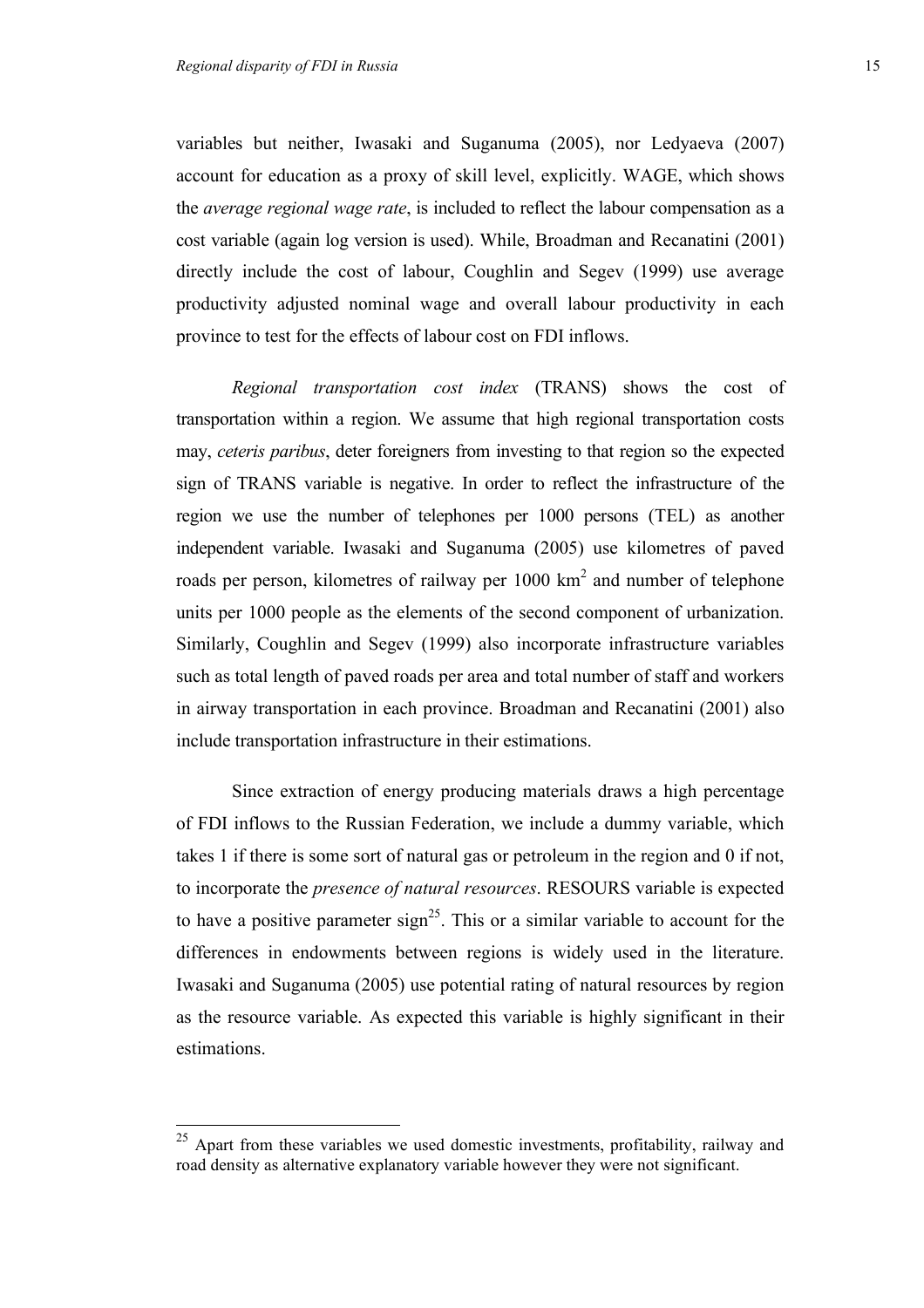The spatially lagged FDI and spatially weighted dependent variables have unpredictable effects on FDI flows to a host region. *Wy* can have a negative or a positive value depending on whether there is substitution or agglomeration. Similarly, we anticipate most of the *WX* variables to take opposite signs for third country effects (see Table 4).

| Variable       | <b>Definition</b>                                      | <b>Expected sign</b> |             |
|----------------|--------------------------------------------------------|----------------------|-------------|
|                |                                                        | Host                 | Alternative |
| <b>FDI</b>     | Additions to fixed capital stock by foreign firms      |                      | $-$ /+      |
| <b>GRP</b>     | Gross regional product                                 | $^{+}$               |             |
| <b>UNEMP</b>   | Observed unemployment rate                             |                      |             |
| <b>EDU</b>     | Number of vocational and higher education<br>graduates | $^{+}$               |             |
| <b>WAGE</b>    | Average regional wage rate                             |                      | $\pm$       |
| <b>TRANS</b>   | Regional transportation cost index                     |                      | $^{+}$      |
| <b>TEL</b>     | Number of telephones per 1000 persons                  | $^{+}$               |             |
| <b>RESOURS</b> | Dummy showing presence of natural resources            | $^{+}$               | -           |

Table 4. Summary of dependent and independent variables

Some studies in the literature emphasize the importance of institutional factors, such as 'sound legal and economic environment' mentioned by Carstensen and Toubal (2004) or as decentralization and respective institutional arrangements of Canfei (2006). Chakrabarti (2003) mentions political stability among the key features, which need to be captured in models of location choice of foreign investors. In a study on FDI in Russia, Fabry and Zeghni (2002) find institutional factors to be important in determining total foreign investments, which includes portfolio and direct investments as well as others such as credits. On the other hand, Bevan and Estrin (2004) find 'host country risk' not to be a significant determinant of FDI in European transition economies. The results are mixed and it is difficult to find disaggregated data for institutional factors on Russian regions. Therefore, we implicitly assume that Russian regions are not diverse in terms of risk, stability etc. and only consider the traditional economic factors.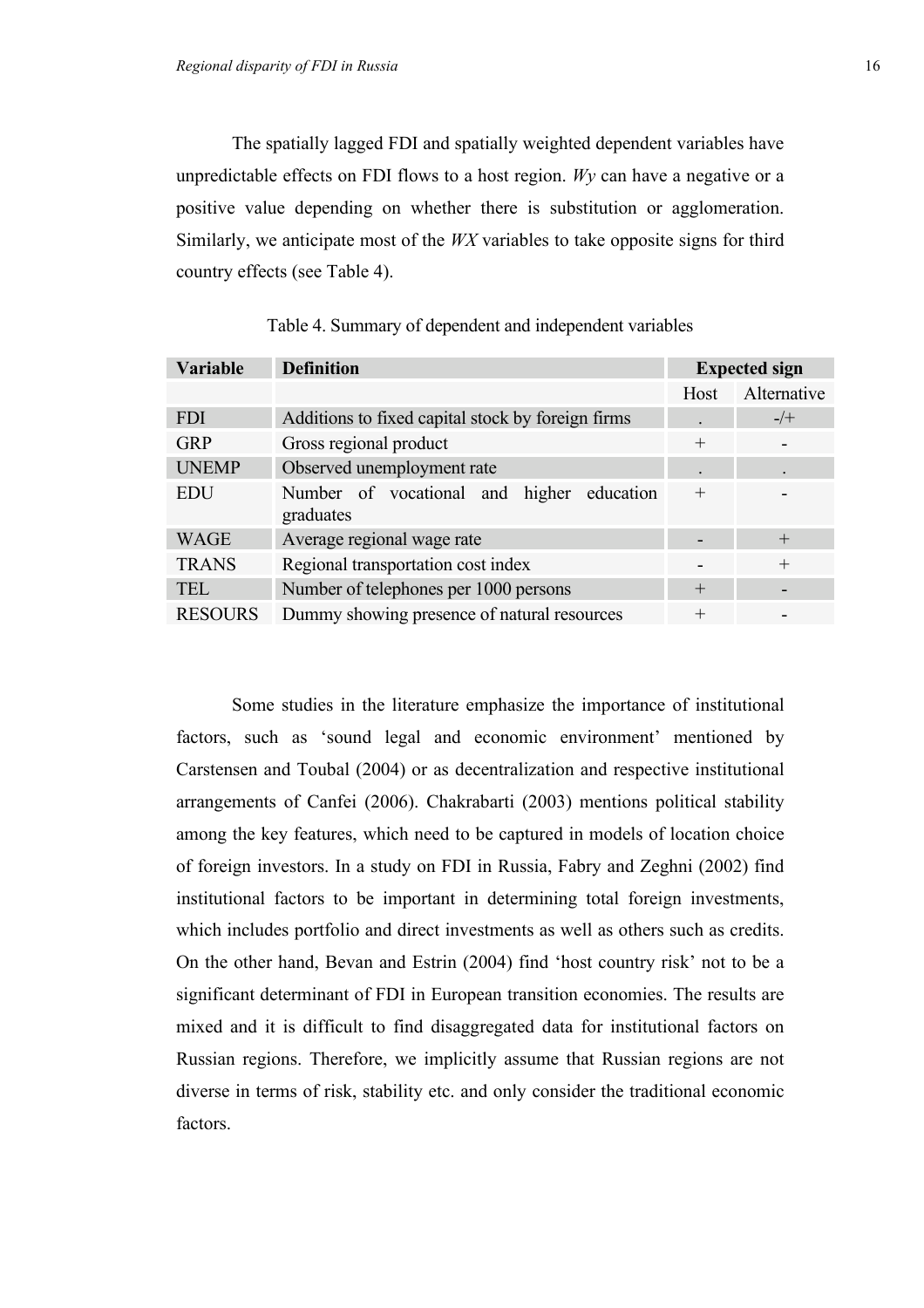#### **4. Results**

Aiming to determine the causes of regional disparity of FDI in Russia, two types of models are employed. Modeling the dependence of FDI in the host province on FDI in other regions using SAR and SEM requires inclusing of the spatial lag dependent variable and the disturbances in the error term as shocks of FDI flows, respectively. As the benchmak cases, the socioeconomic factors that actually characterize an alternative region are ignored in the basic specifications. There we assume that foreign direct investments are only affected from host region features and from FDI into alternative regions either in the form of substitution or agglomeration effects.

Our regressions of both SAR and SEM models show quite similar coefficient estimates (see Table 5). Gross regional product, unemployment, education level, wage rate, number of telephones and presence of natural resources all have significant estimates and all, but only UNEMP, have a positive sign. In contrast to these variables, regional transportation price index and FDI in other regions have no significant impact.

Including the spatial effects of proximate region characteristics to the analysis takes us to DSAR and GSEM models. As we can see from Table 5, the coefficient estimates in these models are quite close to each other, as well. However, UNEMP variable has become insignificant with the inclusion of other region characteristics. Similarly, spatially weighted averages of unemployment, education level and wage rate are also insignificant. On the other hand, spatial market size variable, *W*GRP, takes a negative sign at 1% significance level. Infrastructure variables i.e. TRANS and TEL, of other regions have positive and significant coefficients. As we would expect, the presence of natural resources in other regions has a negative effect on FDI received by the host region. Yet, it is observed that the error terms in these models are far from being normally distributed and they have a significant autocorrelation problem. The error term correlation structure indicates correlation with one-year lag. Consequently, we utilize the AR(1) model is used to get better estimates for both of the spatial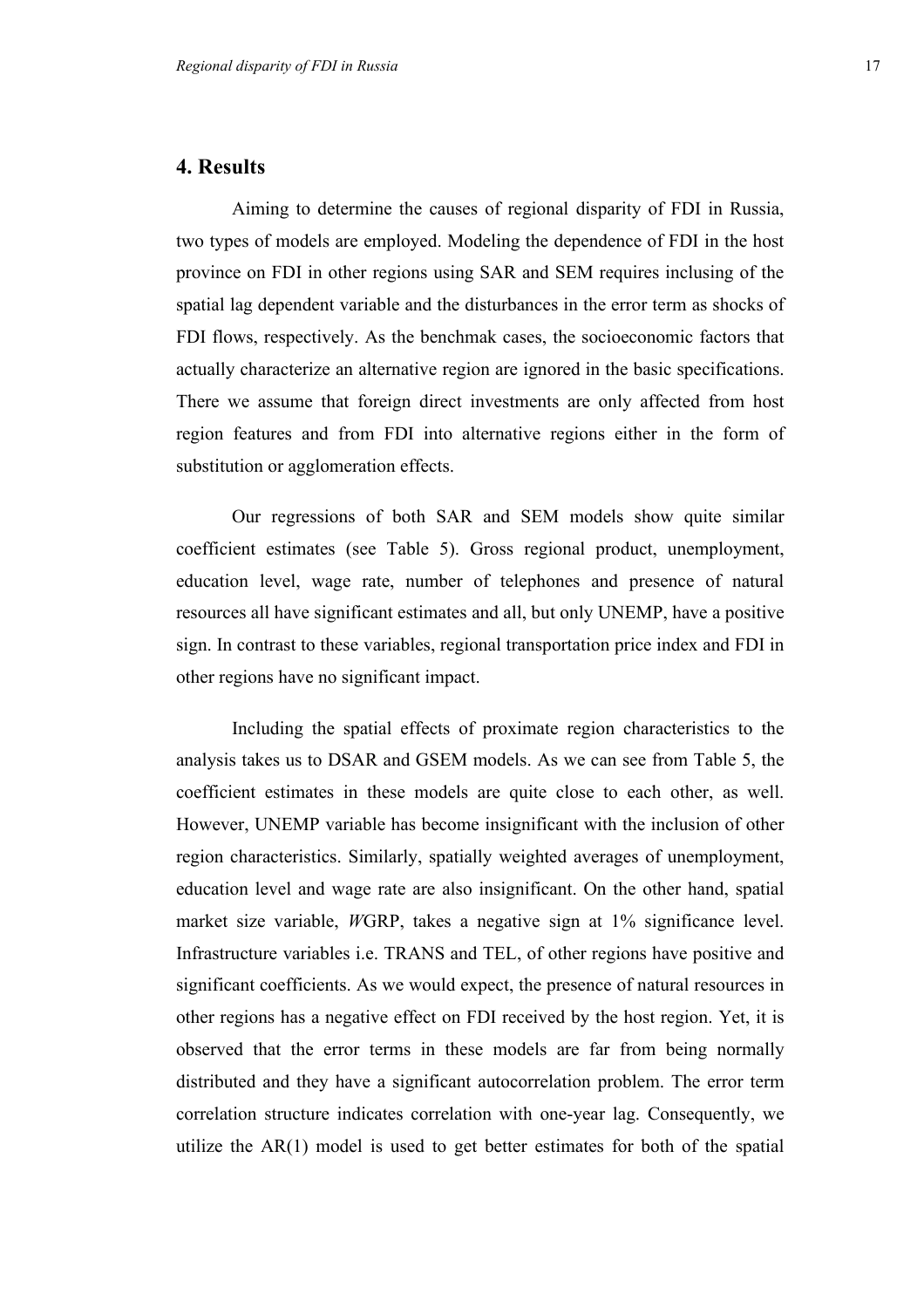models. As a result, the disturbances are normally distributed and the autocorrelation is insignificant.

|                   |               | Table 5. Causes of the regional disparity of FDT (dependent variable) |               |               |               |               |
|-------------------|---------------|-----------------------------------------------------------------------|---------------|---------------|---------------|---------------|
|                   | <b>SAR</b>    | <b>SEM</b>                                                            | <b>DSAR</b>   | <b>GSEM</b>   | <b>DSAR</b>   | <b>GSEM</b>   |
|                   |               |                                                                       |               |               | (AR1)         | (AR1)         |
| LnGRP             | $0.39***$     | $0.44***$                                                             | $0.71***$     | $0.73***$     | $0.48**$      | $0.48**$      |
|                   | (2.75)        | (3.12)                                                                | (4.63)        | (4.90)        | (2.23)        | (2.25)        |
| <b>UNEMP</b>      | $-0.04***$    | $-0.03**$                                                             |               |               |               |               |
|                   | $(-2.41)$     | $(-2.12)$                                                             |               |               |               |               |
| LnEDU             | $1.07***$     | $1.01***$                                                             | $0.82***$     | $0.79***$     | $1.04***$     | $1.03***$     |
|                   | (5.68)        | (5.43)                                                                | (4.19)        | (4.16)        | (3.76)        | (3.79)        |
| LnWAGE            | $0.39***$     | $0.32**$                                                              | $0.55***$     | $0.54***$     | $0.34*$       | $0.34*$       |
|                   | (2.38)        | (1.98)                                                                | (3.30)        | (3.33)        | (1.72)        | (1.79)        |
| <b>TEL</b>        | $2.90***$     | 2.89***                                                               | $1.58***$     | $1.60***$     | 2.59***       | $2.60***$     |
|                   | (13.39)       | (13.27)                                                               | (5.93)        | (6.14)        | (8.39)        | (8.61)        |
| <b>RESOURS</b>    | $0.84***$     | $0.83***$                                                             | $0.82***$     | $0.81***$     | $0.86***$     | $0.87***$     |
|                   | (6.85)        | (6.72)                                                                | (6.30)        | (6.27)        | (3.90)        | (3.93)        |
|                   |               |                                                                       |               |               |               |               |
| WLnGRP            |               |                                                                       | $-0.55***$    | $-0.56***$    | $-0.25***$    | $-0.26***$    |
|                   |               |                                                                       | $(-5.60)$     | $(-6.20)$     | $(-3.37)$     | $(-3.55)$     |
| <b>WUNEMP</b>     |               |                                                                       |               |               |               |               |
| WLnEDU            |               |                                                                       |               |               |               |               |
| WLnWAGE           |               |                                                                       |               |               |               |               |
| <b>WTRANS</b>     |               |                                                                       | $0.13***$     | $0.12***$     |               |               |
|                   |               |                                                                       | (3.03)        | (3.03)        |               |               |
| WLnTEL            |               |                                                                       | $0.40***$     | $0.42***$     |               |               |
|                   |               |                                                                       | (2.74)        | (3.09)        |               |               |
| <b>WRESOURS</b>   |               |                                                                       | $-0.47**$     | $-0.49**$     | $-0.68*$      | $-0.73*$      |
|                   |               |                                                                       | $(-1.97)$     | $(-2.912)$    | $(-1.67)$     | $(-1.84)$     |
| WLnFDI            | insignificant |                                                                       | insignificant |               | insignificant |               |
| $W_{\varepsilon}$ |               | insignificant                                                         |               | insignificant |               | insignificant |

Table 5. Causes of the regional disparity of FDI (*dependent variable*)

Note: \*\*\*, \*\* and \* indicate significance at 1%, 5% and 10% levels, respectively.

When corrected for autocorrelation, the estimation results obviously change but again the coefficient values are very close to their respective counterparts in the uncorrected models. Host's gross regional product (GRP) has a positive and significant effect on FDI. As in SAR/DSAR and SEM/GSEM models, in addition to the presence of resources, factors such as education and wage level, and number of telephones per 1000 persons are influential in determining the FDI inflows. All these variables have positive and significant coefficients. A one per cent increase in GRP increases FDI by 0.48 %. Contrary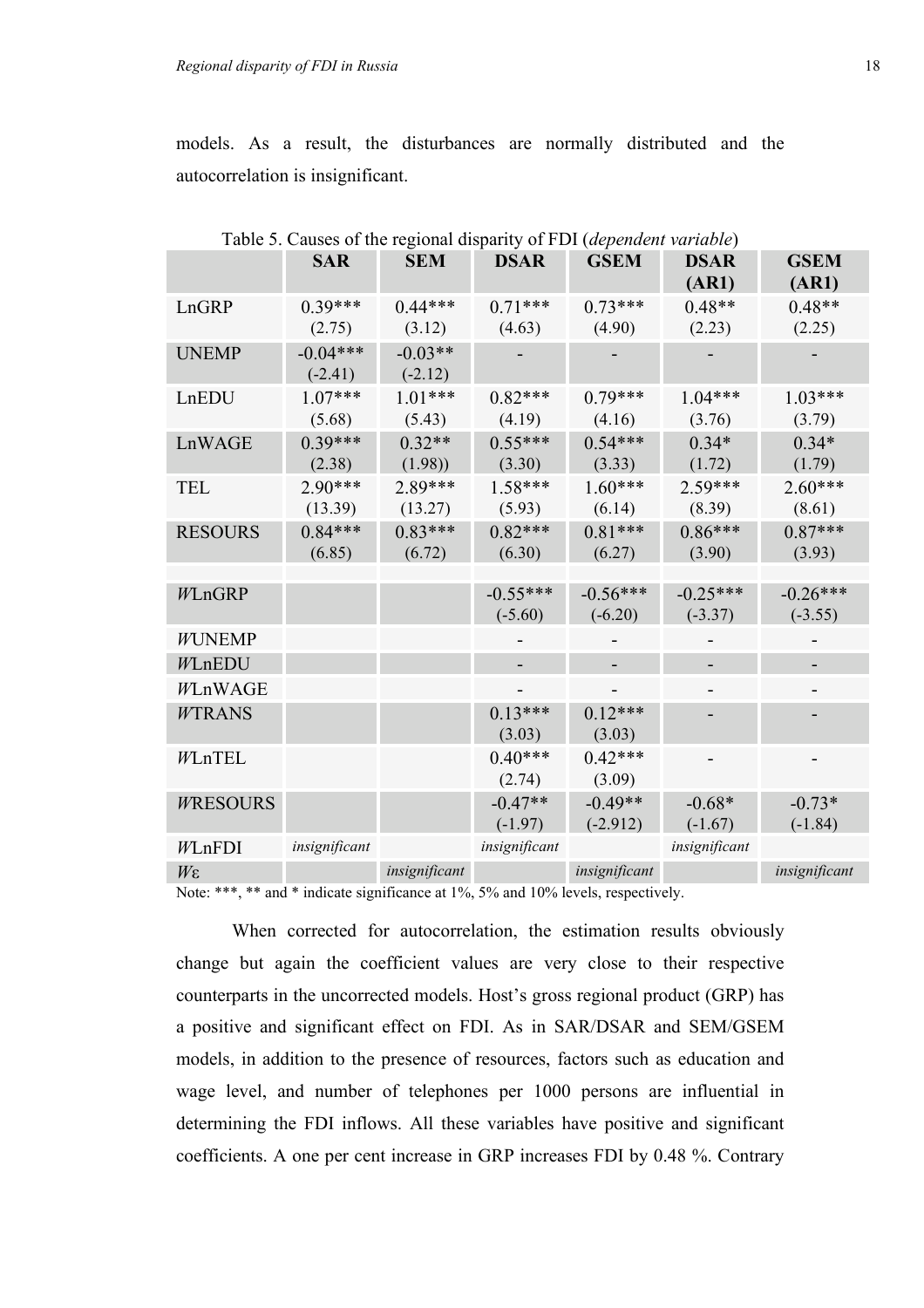to our expectations, an increase in the wage level increases FDI into the host region. This result suggests that wage level is, in fact, a proxy for income and thus accounts for consumption level. For that reason, an increase in the wage level increases the attractiveness of the region for foreign investors. As expected, the presence of oil and natural gas reserves causes FDI to be approximately 2.4 times more in the host region<sup>26</sup>. Unexpectedly, apart from regional gross product and presence of natural resources, spatially weighted socioeconomic characteristics of alternative host regions show no significant effect on FDI flows. In contrast to the own GRP, the average GRP of other regions is inversely related to FDI, i.e. if *W*GRP increases by 1% then FDI in the host region is expected to decrease by 0.25%. In other words, regions are competing with each other to attract FDI and those with greater GRP can divert the FDI that might go to proximate regions. Similarly, the presence of natural resources in some regions actually prevents others from receiving FDI. The spatial dependence parameters, whether representing spatial lag or spatial shock are both insignificant meaning that FDI to a region is not influenced from FDI to the others.

All of these results actually point to the same fact that FDI flows into Russian regions are diversified as either market oriented or resource seeking. Regions with large markets attract FDI, which is named as "purely horizontal" by Blonigen et al. (2007) and regions, which have oil and/or natural gas, attract foreign investors that have obtained extraction rights from local and federal governments. Similar to Blonigen et al. (2007) we see that including spatially dependent errors does not affect point estimates and their significance levels. Nevertheless, we find no spatial dependence.

 $26$  Calculated using inverse log.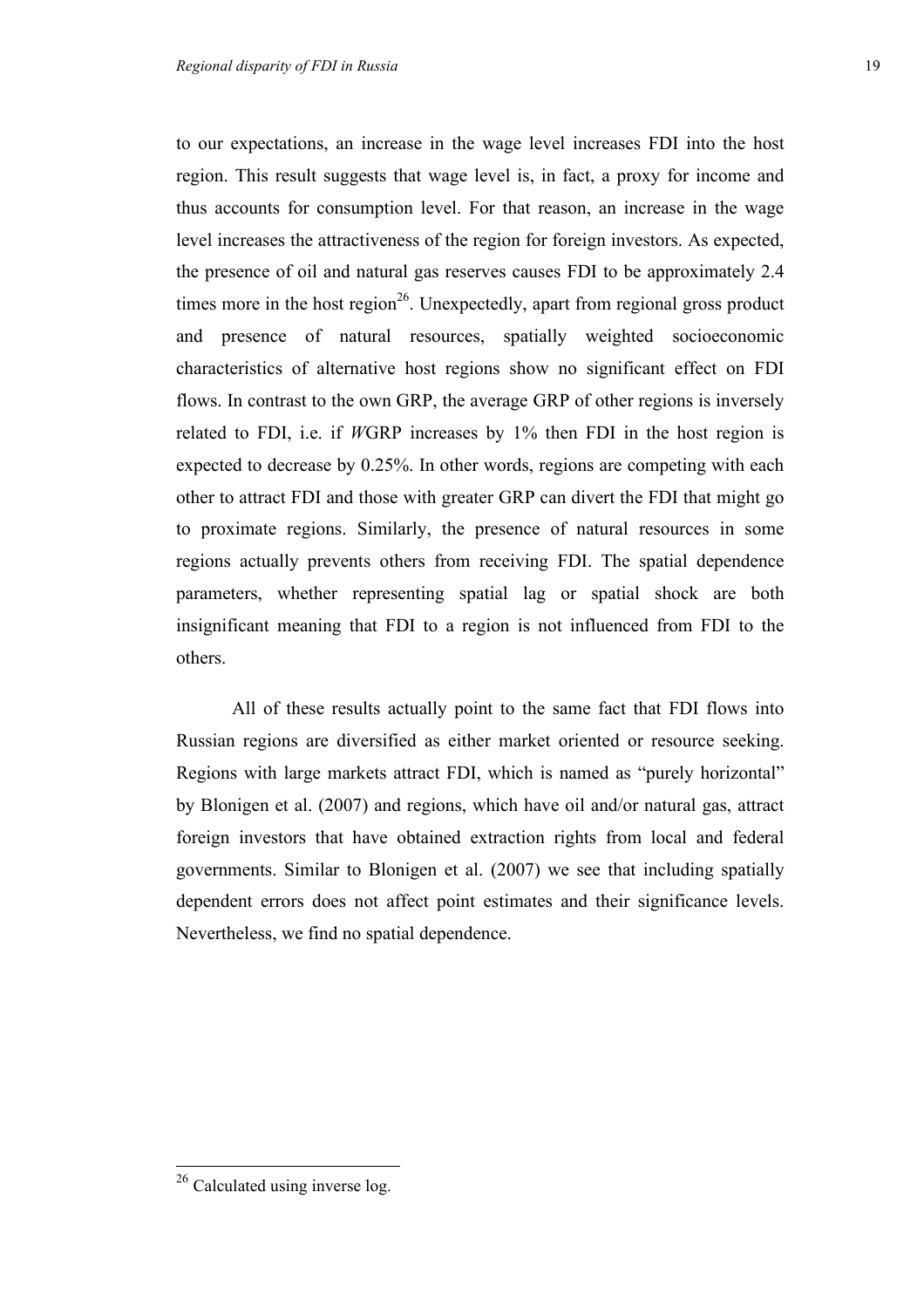In our quest for the causes of regional diversity of FDI in Russia, unlike Ledyaeva (2007) we did not find any evidence for vertical FDI or vertical specialization with agglomeration. However, interpreting the signs of the parameter estimates for the spatial lag and spatially weighted market size variables, to differentiate between pure horizontal, regional-trade platform, pure vertical and vertical specialization with agglomeration can be misleading<sup>27</sup>. Our findings indicate that it is not necessary to have the spatially weighted market variable to be zero for the type of FDI to be purely horizontal. Following Blonigen et al. (2007), we can interpret our findings on regional diversity of FDI in Russia as follows: Our preferred models or statistically better models are the autocorrelation corrected models DSAR AR(1) and GSEM AR(1). Blonigen et al. (2007) use the coefficient estimates to differentiate between motives for FDI. Using SAR model, they claim that if the FDI motivation is purely horizontal, i.e. market seeking, then the spatial lag variable and the spatially weighted market potential variable will be zero. The signs of these variables are expected to be – and  $+$ , respectively, for export-platform FDI;  $-$  and zero for pure vertical;  $+$  and + for vertical specialization with agglomeration. We have found that the spatial lag variable, i.e. *WFDI*, is statistically zero and the spatially weighted market size variable is negative in both models. This shows that FDI in other regions do not have any impact on FDI in region *i* however, if other regions have higher market potential, then FDI in region *i* will decrease. In other words, FDI in Russia is located with respect to the market potential of the regions.

Consequently, we propose that in order to classify FDI motivation as "pure horizontal" the SAR model should reveal an insignificant spatial lag variable and a non-positive spatially weighted market potential variable but not zero as suggested by Blonigen et al. (2007). The other variable which shows a spatial dependence is the resource variable. We get a negative sign for the spatially weighted resource variable meaning that if there are more resources in

 $27$  Blonigen et al. (2007) emphasize that the spatial interdependence is sensitive to the sample of countries therefore "tying such results back to motivations of FDI is a difficult task and depends crucially on the sample chosen" (p. 1306).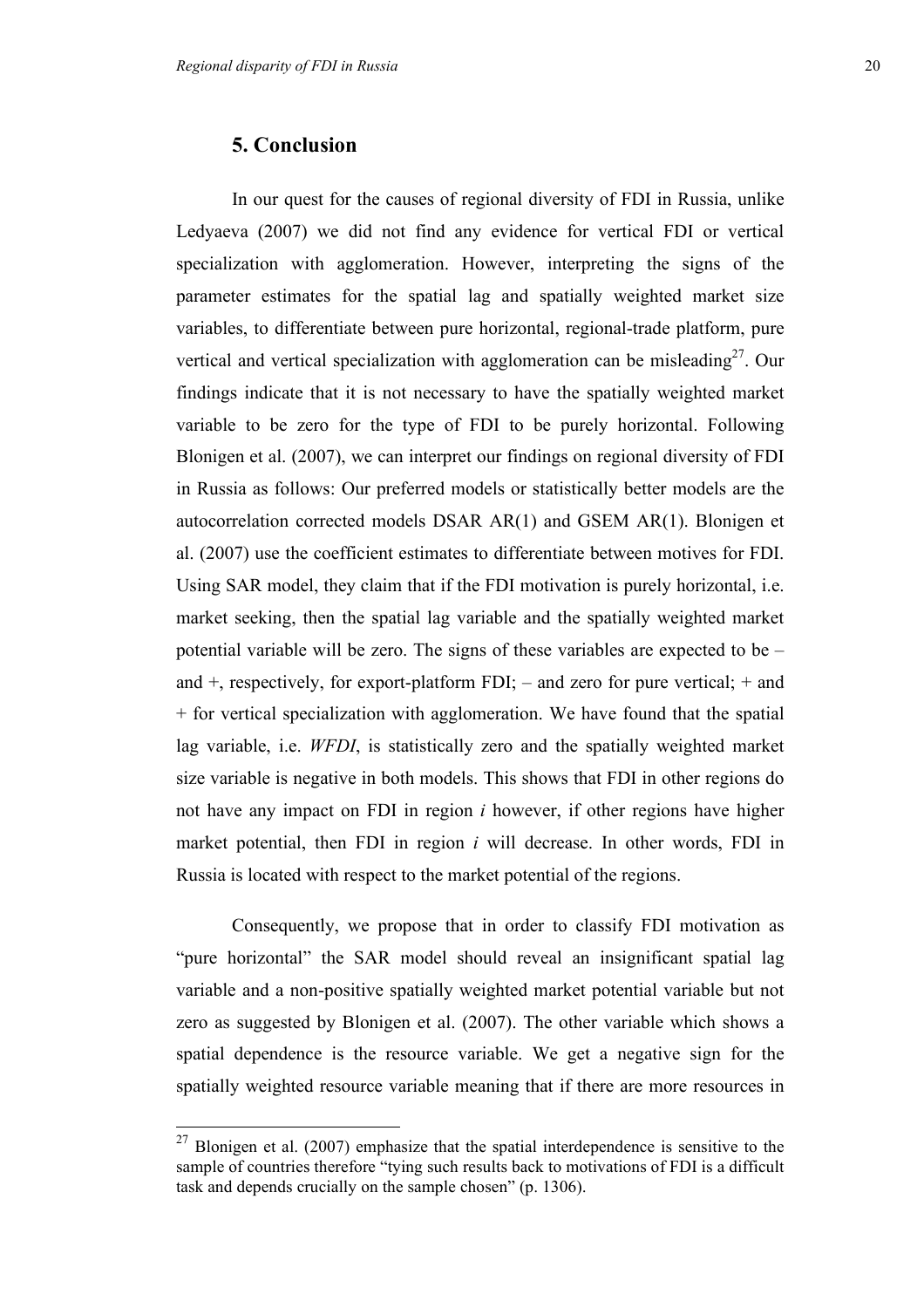alternative host regions or if there are more regions with resources then FDI to region *i* will be negatively affected.

In conclusion, regional diversity of FDI in Russia is the result of variations in market size and resource endowments. Given the market size in each region, favourable factors of production increases the FDI inflows but have no effect on FDI received by proximate regions. Regions rich in endowment of natural resources draw FDI flows from other regions. Given everything else, a 1% increase in the spatially weighted market size of other regions will affect the FDI in the host region by half the change caused as a result of an increase in its own GRP, but of course, negatively. Although there is dependence of FDI in a region on market size and endowment level of other regions, the FDI decision does not lead to a zero-sum game for Russian regions. The high but unexploited FDI potential of Russian regions create this result, which finds its roots in the theoretical model of Altomonte (2002). The dynamic nature of integration causes positive profits in a region/country, which attract multinational enterprises until these profits are eroded because of fierce competition and exploitation of resources leading to a new equilibrium with a higher foreign capital stock.

Since foreign investors come to Russia with quite limited motivations, i.e. market or resource, and this fact restricts the manoeuvre area for local authorities to develop strategies that would attract more FDI. Presence of resources has to be taken as given, you either have it or not. It's not possible to transfer natural resources from one region to another. Therefore, any strategy to improve FDI flows into Russian regions should emphasize the opportunities each region can offer to foreign investors. For some regions it could be closeness to Central Asian Republics, for others it could be access to international transportation corridors and ports, etc.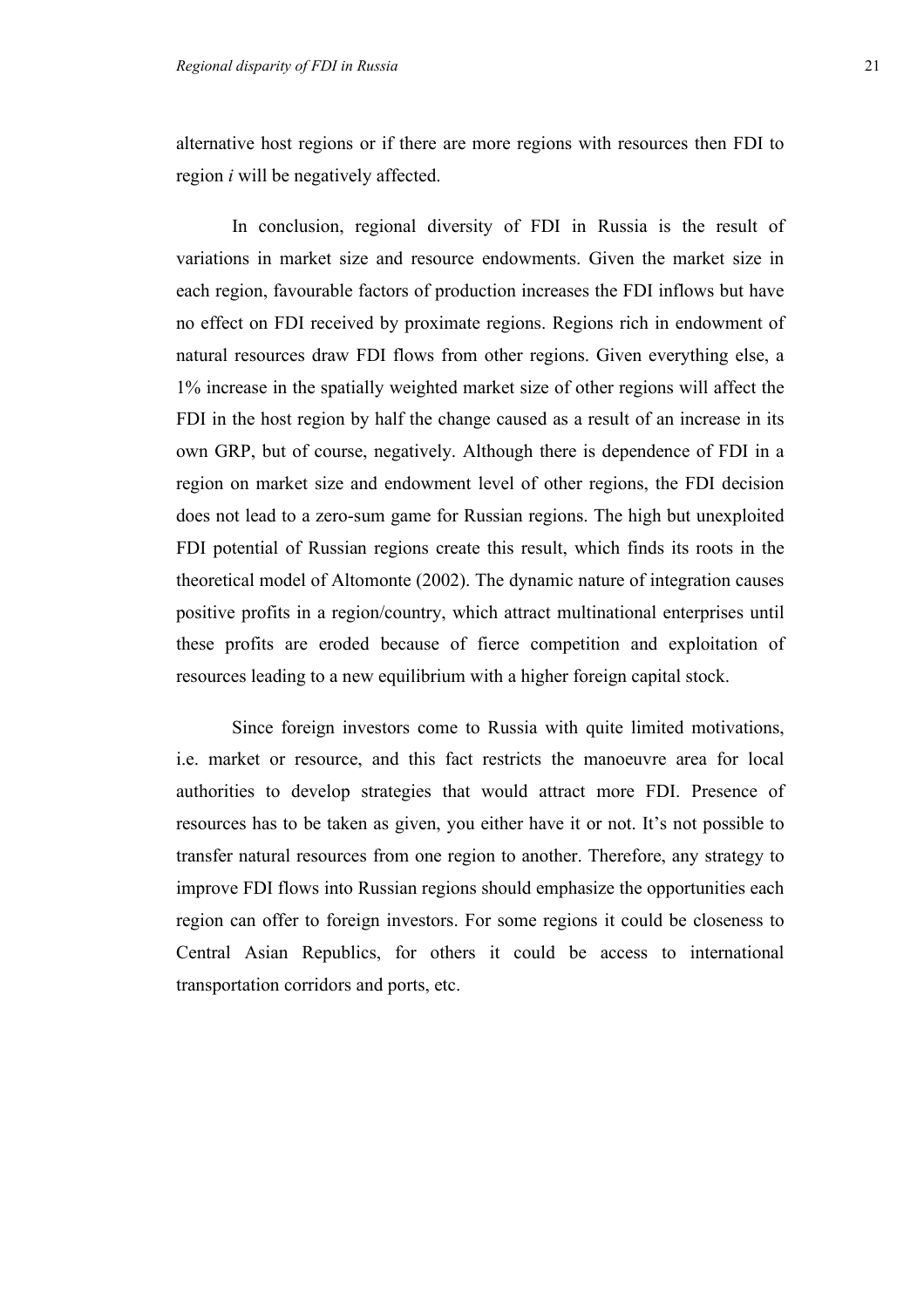#### **References**

- Ahrend, R. (2000) Foreign direct investment into Russia pain without gain? A survey of foreign direct investors, *Russian Economic Trends*, 9, pp. 26-33.
- Altomonte, C. (2002) Transition bursts: Market potential and the location choices of multinational enterprises. *29th EARIE Annual Conference of the European Association for Research in Industrial Economics*, 5-8 September, Madrid. www.crenos.it/PastEvents/cnr210602/altomontejune02.pdf
- Anselin, L. (1988) *Spatial econometrics: Methods and models.* Boston: Kluwer Academic Publishers.
- Anselin, L. (1999) Spatial econometrics *(mimeo)* University of Texas at Dallas.
- Aslund, A. (2001) Russia: Think again, *Foreign Policy*, pp. 20-25.
- Baltagi, B.H., P. Egger and M. Pfaffermayr (2007) Estimating models of complex FDI: Are there third-country effects? *Journal of Econometrics*, 140, pp. 260-281.
- Basile, R. (2001) Export behaviour of Italian manufacturing firms over the nineties: The role of innovation, *Research Policy,* 30, pp. 1185–1201.
- Billington, N. (1999) The location of foreign direct investment: An empirical analysis, *Applied Economics*, 31, pp. 65-76.
- Blonigen, B. A. (2005) A review of the empirical literature on FDI determinants, *NBER Working Paper Series, No. 11299,* Cambridge: NBER.
- Blonigen, B.A., R.B. Davies, G.R.Waddell and H.T. Naughton (2007) FDI in space: Spatial autoregressive relationships in foreign direct investment. *European Economic Review*, 51, pp.1303-1325.
- Bradshaw, M. J. (1997) The geography of foreign investment in Russia, 1993-1995, *Tijdschrift voor Economische en Sociale Geografie*, 88, pp.77-84.
- Brainard, S. L. (1997) An empirical assessment of the proximity-concentration tradeoff between multinational sales and trade, *The American Economic Review*, 87, pp. 520-544.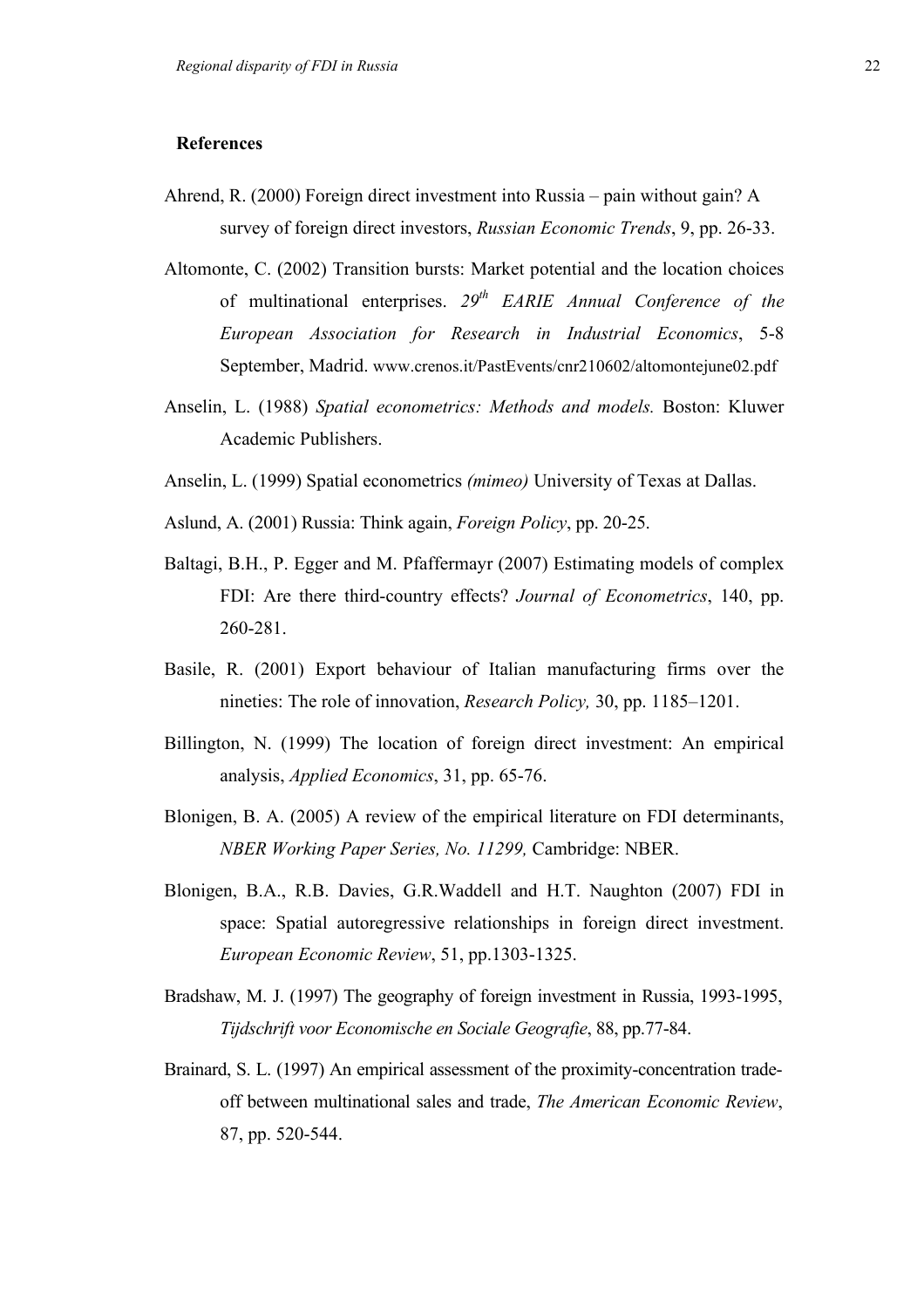- Broadman, H. G. and F. Recanatini (2001) "Where has all the foreign investment gone in Russia?" *World Bank Policy and Research Working Paper* No. 2640, Washington DC: The World Bank.
- Broadman, H. G. and X. Sun (1997) The distribution of foreign direct investment in China, *World Economy*, 20, pp. 339-361.
- Brock, G. (1998) Foregin direct investment in Russia's regions, 1993-95: Why so little and where has it gone?, *Economics of Transition*, 6, pp. 349-360.
- Brock, G. (2005) Regional growth in Russia during the 1990s—What role did FDI play?, *Post-Communist Economies,* 17, pp. 319-329.
- Bronzini, R. (2004) Foreign direct investment and agglomeration: Evidence from Italy, Roma, *Banca d'Italia, Tema di Discussione* 526.
- Bureau of Labor Statistics (2006) Southeastern Regional Office, Atlanta, www.bls.gov/ro4/home.htm
- Carstensen, K. and F.Toubal (2004) Foreign direct investment in Central and Eastern European Countries: A dynamic panel analysis. *Journal of Comparative Economics*, 32, pp. 3-22.
- Cassidy, J. F. and B. Andreosso-O'Callaghan (2005) Spatial determinants of Japanese FDI in China, *Japan and the World Economy*,
- Caves, R. E. (1989) *Multinational Enterprise and Economic Analysis*, Cambridge*,*  MA: Cambridge University Press,
- Chakrabarti, A. (2003) A theory of the spatial distribution of foreign direct investment, *International Review of Economics and Finance*, 12, pp. 149- 169.
- Cieslik, A. and R. Michael (2004) Explaining Japanese direct investment flows into an enlarged Europe: A comparison of gravity and economic potential approaches. *Journal of the Japanese and International Economies*, 18, pp.12-37.
- Coughlin, C. C., J. V. Terza, and V. Arromdee (1991) State characteristics and the location of foreign direct investment within the United States*, Review of Economies and Statistics*, 73, pp. 675-83,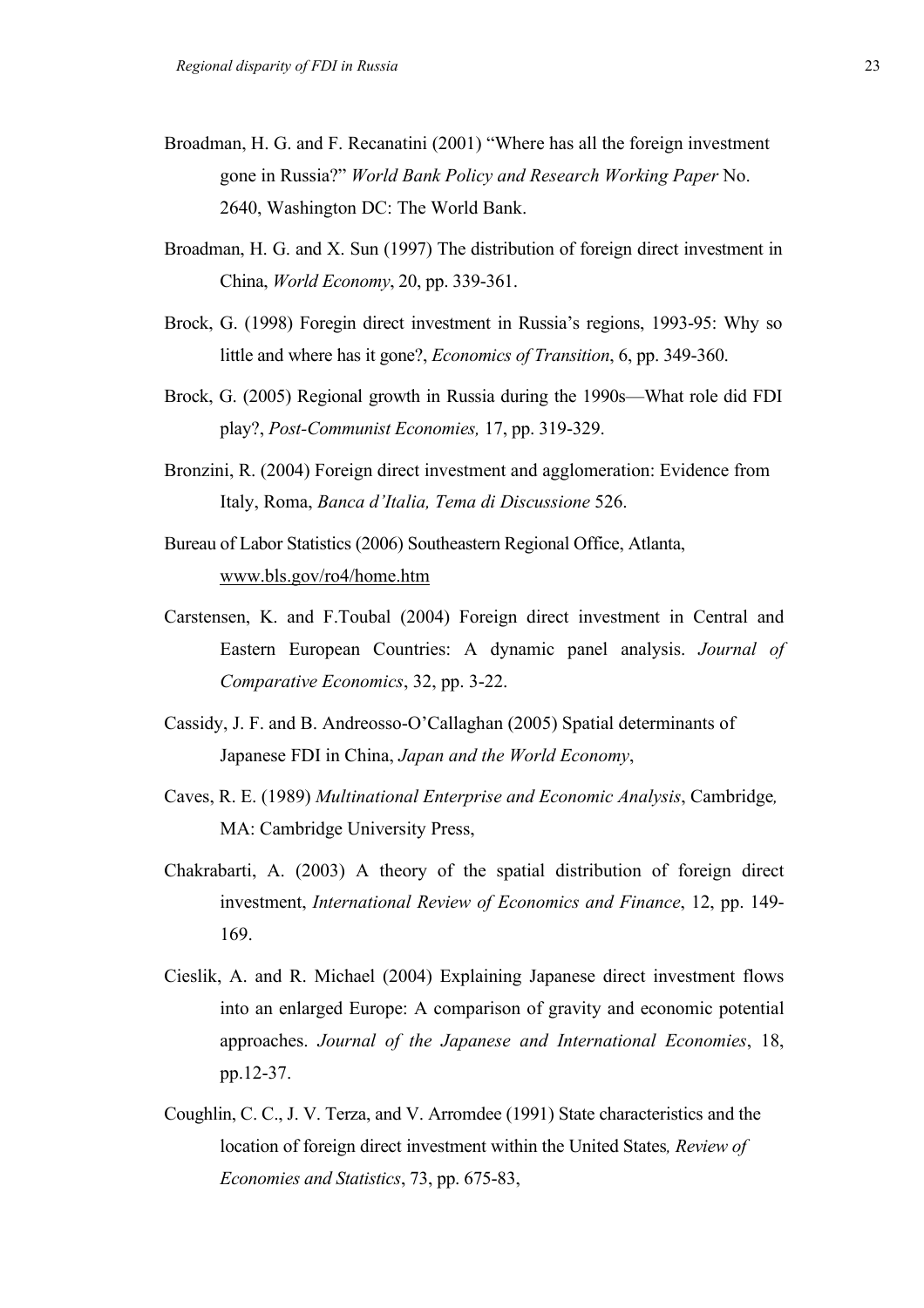- Coughlin, C.C. and E. Segev (2000) Foreign direct investment in China: A spatial econometric study, *World Economy,* 23, pp. 1-23.
- Crozet, M., T. Mayer and J.-L. Mucchielli (2004) How do firms agglomerate? A study of FDI in France, *Regional Science and Urban Economics,* 34, pp.27-54.
- Davis, D. R., and D. E. Weinstein (2003) Market access, economic geography and comparative advantage: An empirical test, *Journal of International Economies*, 59, pp.1-23.
- Dunning, J. (1977) Trade, location of economic activity and MNE: A search for an eclectic approach, B. Ohlin, P. Hesselborn ve P. M. Wijkman (ed.). *The International Allocation of Economic Activity*, London: Macmillan.
- Fabry, N. (2000) The role of inward FDI in the transition countries of Europe: An analytical framework, *Universite de Marne-la-Valee Working Paper*, 4.
- Fabry, N. and S.Zeghni (2002) Foreign direct investment in Russia: How the investment climate matters. *Communist and Post-Communist Studies*, 35, pp.289-303
- Foreign Investment Advisory Council (2005) *Russia: Investment destination*, Russian Federation Ministry of Economic Development and Trade*,*  http://www.economy.gov.ru
- Goskomstat (2004), *Russian Regions, Social and Economic Indicators.*

Goskomstat (2005) *Russian Regions, Social and Economic Indicators*.

- Goskomstat (2006) www.gks.ru.
- Hanson, G. H. (2005) Market potential, increasing returns and geographic concentration, *Journal of International Economics*, 67, pp. 1-24.
- Harris, C. D. (1954) The market as a factor in the localization of industry in the United States, *Annals of the Association of American Geographers*, 44, pp. 315-348.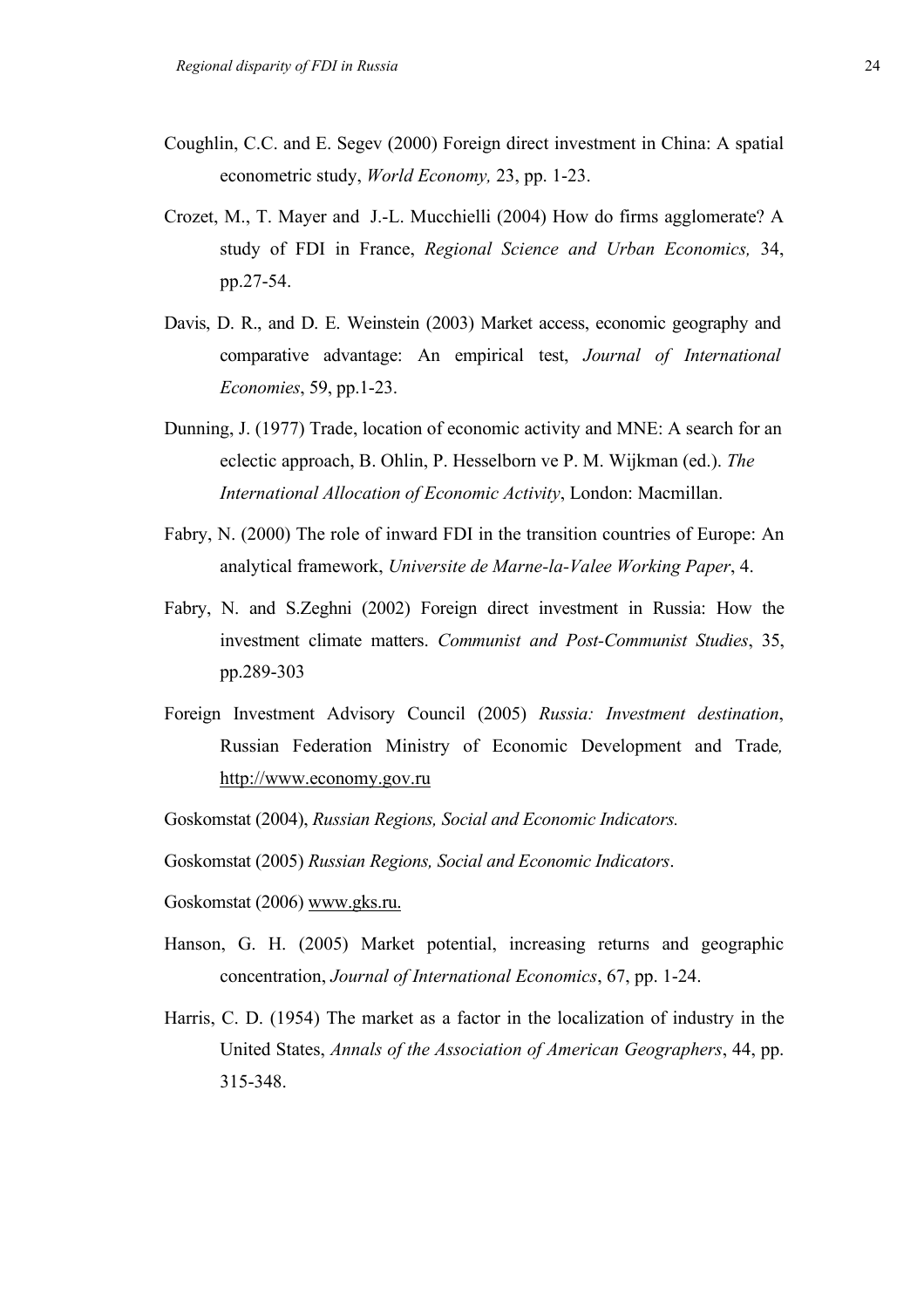- Head, K. and T. Mayer (2004) Market potential and the location of Japanese investment in the European Union, *Review of Economics and Statistics*, 86, pp.959-972.
- Head, K., J. Ries and D. Swenson (1995) Agglomeration benefits and location choice: Evidence from Japanese manufacturing plants, *Journal of International economics,* 38, pp.223-247.
- Helpman, E. (1984) A simple theory of international trade with multinational corporations, *The Journal of Political Economy*, 92, pp. 451-71.
- Horstman, I.J. and J.R. Markusen (1992) Endogenous markets structures in international trade, *Journal of International Economics,* 32, pp.109-129.
- Iwasaki, I. and K. Suganuma (2005) Regional distribution of foreign direct investment in Russia, *Post-Communist Economies,* 17, pp.153-172.
- Kozlov, K. (2003) Does foreign ownership matter? The Russian experience*, Economics of Transition,* 11, pp. 383–409
- Krugman, P. R. (1983) New theories of trade among industrial countries, *American Economic Review*, 73, pp. 343-7.
- Lankhuizen, M. (2000) Shifts in foreign trade, competitiveness and growth potential: from Baltics to Bal-techs, *Research Policy*, 29, pp.
- Ledyaeva, S. (2007) Spatial econometric analysis of determinants and strategies of FDI in Russian regions in pre- and post-1998 financial crisis period, *BOFIT Discussian Papers*, 15.
- LeSage, P. J. (1998) Spatial econometrics, *Working Paper*, Department of Economics, University of Toledo*.*
- LeSage, P. J. (1999) The theory and practice of spatial econometrics, *Working Paper*, Department of Economics, University of Toledo*.*
- LeSage, J. P. (2006) Spatial Econometrics Library, www.spatial-econometrics.com
- OECD (2002) Attracting foreign direct investment for Russia's modernization*, OECD-Russia Investment Roundtable,* St Petersburg.